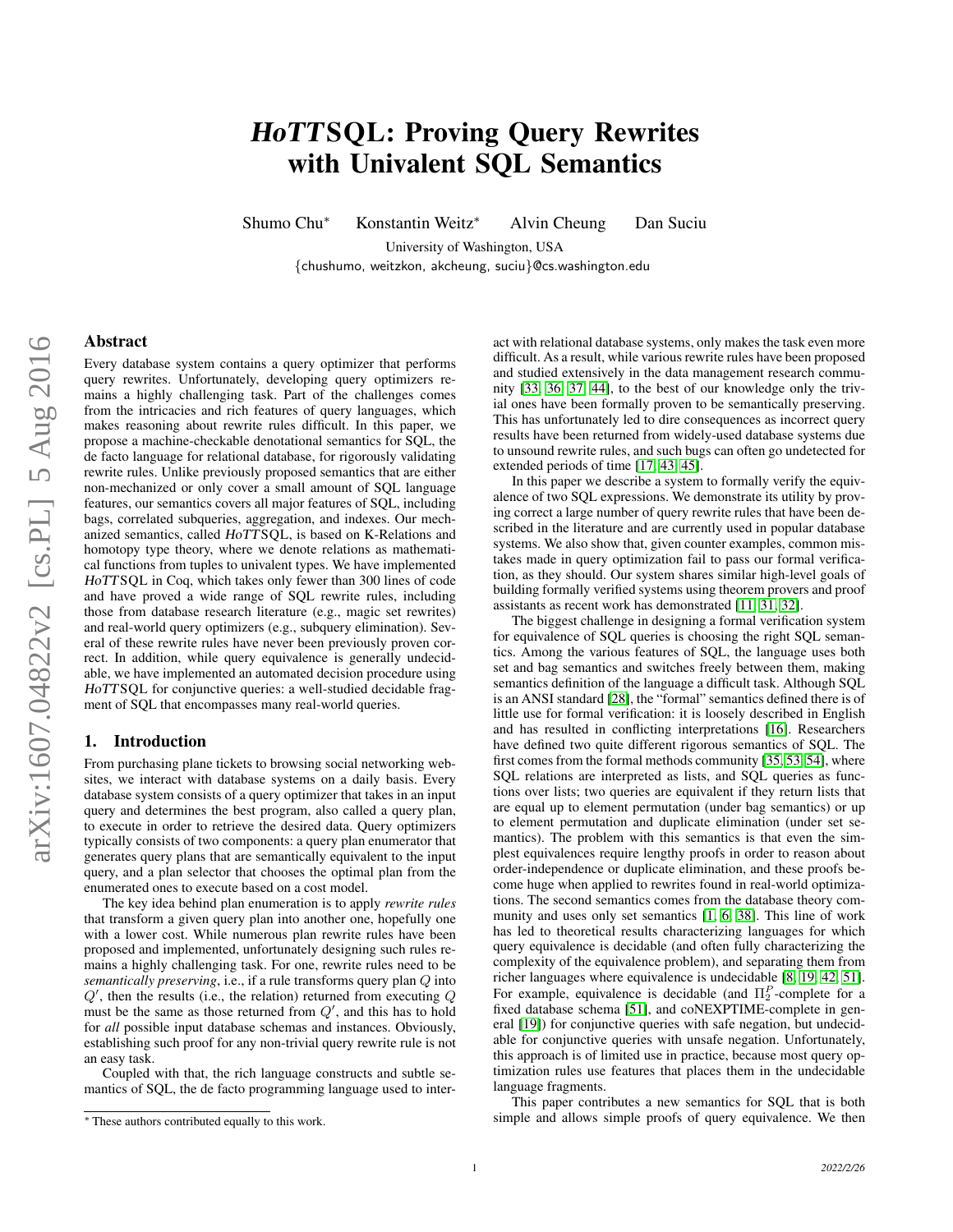demonstrates its effectiveness by proving the correctness of various powerful query optimization rules described in the literature.

Our semantics consists of two non-trivial generalizations of K-relations. K-relations were introduced by Green et al. in the database theory community [\[23\]](#page-12-19), and represent a relation as mathematical function that takes as input a tuple and returns its multiplicity in the relation, with 0 meaning that the tuple does not exist in the relation. A  $K$ -relation is required to have finite support, meaning that only a finite set of tuples have multiplicity  $> 0$ . Krelations greatly simplify reasoning about SQL: under set semantics, a relation is simply a function that returns 0 or 1 (i.e., a Boolean value), while under bag semantics it returns a natural number (i.e., a tuple's multiplicity). Database operations such as join or union become arithmetic operations on the corresponding multiplicities: join becomes multiplication, union becomes addition. Determining the equivalence of a rewrite rule that transforms a query Q into another query  $Q'$  reduces to checking the equivalence of the functions they denote. For example, proving that the join operation is associative reduces to proving that multiplication is associative. As we will show, reasoning about functions over cardinals is much easier than writing inductive proofs on data structures such as lists.

However, K-relations as defined by [\[23\]](#page-12-19) are difficult to use in proof assistants, because one needs to prove for every SQL expression under consideration that the K-relation it returns has finite support: this is easy with pen-and-paper, but very hard to encode for a proof assistant. Without a guarantee of finite support, some operations are undefined, for example projection on an attribute requires infinite summation. Our first generalization of K-relations is to drop the finite support requirement, and meanwhile allow the multiplicity of a tuple to be any cardinal number as opposed to a (finite) natural number. Then the possibly infinite sum corresponding to a projection is well defined. With this change, SQL queries are interpreted over finite and infinite bags, where some tuples may have infinite multiplicities. To the best of our knowledge, ours is the first SQL semantics that interprets relations as both finite and infinite; we discuss some implications in Sec. [7.](#page-11-0)

Our second generalization of K-relations is to replace cardinal numbers with univalent types. Homotopy Type Theory (HoTT) [\[46\]](#page-12-20) has been introduced recently as a generalization of classical type theory by adding membership and equality proofs. A *univalent type* is a cardinal number (finite of infinite) together with the ability to prove equality.

To summarize, we define a SQL semantics where a relation is interpreted as a function mapping each tuple to a univalent type, whose cardinality represents the multiplicity of the tuple in the relation, and a SQL query is interpreted as a function from input relations to an output relation. We call the SQL language with this particular semantics HoTTSQL. Our language covers all major features of SQL. In addition, since univalent types have been integrated into the Coq proof assistant, we leverage that implementation to prove equivalences of SQL expressions.

To demonstrate the effectiveness of HoTTSQL, we implemented a new system called DOPCERT (Database OPtimizations CERTified) for proving equivalence of SQL rewrite rules. We have used DOPCERT to prove many well-known and commonlyused rewrite rules from the data management research literature, many of which have never been formally proven correct before: aggregates [\[9,](#page-12-21) [30\]](#page-12-22), magic sets rewriting [\[2\]](#page-12-23), query rewriting using indexes [\[49\]](#page-13-3), and equivalence of conjunctive queries [\[1\]](#page-12-13). All our proofs require at most a few dozens lines of Coq code using DOPCERT, as shown in Fig. [8.](#page-8-0) All definitions and proofs presented in this paper are open-source and available online.

In summary, this paper makes the following contributions:

#### Rewrite Rule:

SELECT \* FROM  $(R$  UNION ALL  $S$ ) WHERE  $b \equiv$ 

(SELECT  $*$  FROM  $R$  WHERE  $b$ ) UNION ALL (SELECT  $*$  FROM  $S$  WHERE  $b$ ) HoTTSQL Denotation:

 $\Rightarrow$   $\lambda t$ . ( $\llbracket R \rrbracket t + \llbracket S \rrbracket t$ )  $\times \llbracket b \rrbracket t \equiv \lambda t$ .  $\llbracket R \rrbracket t \times \llbracket b \rrbracket t + \llbracket S \rrbracket t \times \llbracket b \rrbracket t$ 

**HoTTSQL Proof:** Apply distributivity of  $\times$  over  $+$ .

<span id="page-1-2"></span>Figure 1. Proving a rewrite rule using HoTTSQL. Recall that UNION ALL means bag-union in SQL, which in HoTTSQL is translated to addition of tuple multiplicities in the two input relations.

- We present HoTTSQL, a (large fragment) of SQL whose semantics generalizes  $K$ -relations to infinite relations and univalent types. The goal of this semantics is to enable easy proofs for the equivalence of query rewrite rules. (Sec. [3.](#page-2-0))
- We prove a wide variety of well-known and widely-used SQL rewrite rules, where many of them have not be formally proven before; each proof require at most a few dozens lines of Coq code using DOPCERT. (Sec. [4.](#page-5-0))
- We implement DOPCERT, a new system written in Coq for checking the equivalence of SQL rewrite rules. DOPCERT comes with a number of heuristic tactics for deciding the equivalence of arbitrary rewrite rules, and a fully automated procedure for deciding rewrite rules involving conjunctive queries, where conjunctive queries represent a fragment of SQL where equivalence is decidable. (Sec. [5.](#page-7-0))

The rest of this paper is organized as follows. In Sec. [2,](#page-1-1) we given an overview and motivation for a new semantics for SQL. We then introduce HoTTSQL in Sec. [3,](#page-2-0) its semantics in Sec. [4,](#page-5-0) and demonstrate our results in Sec. [5.](#page-7-0) Related work is presented in Sec. [6.](#page-10-0) We include some discussion in Sec. [7](#page-11-0) and conclude in Sec. [8.](#page-11-1)

## <span id="page-1-1"></span>2. Overview

*SQL* The basic datatype in SQL is a *relation*, which has a *schema* (a relation name R plus attribute names  $\sigma$ ), and an *instance* (a bag of tuples). A SQL query maps one or more input relations to a (nameless) output relation. For example, if a relation with schema  $R(a, b)$  has instance  $\{(1, 40), (2, 40), (2, 50)\}$  then the SQL query

$$
\mathtt{Q1:SELECT}\ a\ \mathtt{FROM}\ R
$$

returns the bag  $\{1, 2, 2\}$ .

SQL freely mixes set and bag semantics, where a set is simply a bag without duplicates and uses the distinct keyword to remove duplicates. For example, the query:

#### Q2:SELECT DISTINCT a FROM R

returns the set  $\{1, 2\}$ .

List Semantics Previous approaches to mechanizing formal proofs of SQL query equivalences represent bags as list [\[35,](#page-12-12) [53,](#page-13-0) [54\]](#page-13-1). Every SQL query admits a natural interpretation over lists, using a recursive definition [\[7\]](#page-12-24). To prove that two queries are equivalent, one uses their inductive definition on lists, and proves that the two results are equal up to element reordering and duplicate elimination (for set semantics).

The main challenges in this approach are coming up with the induction hypothesis, and dealing with list equivalence under permutation and duplicate elimination. Inductive proofs quickly grow in complexity, even for simple query equivalences. Consider the following query:

Q3: SELECT DISTINCT  $x.a$  FROM R AS  $x, R$  AS  $y$  WHERE  $x.a = y.a$ 

<span id="page-1-0"></span><sup>1</sup> <http://dopcert.cs.washington.edu>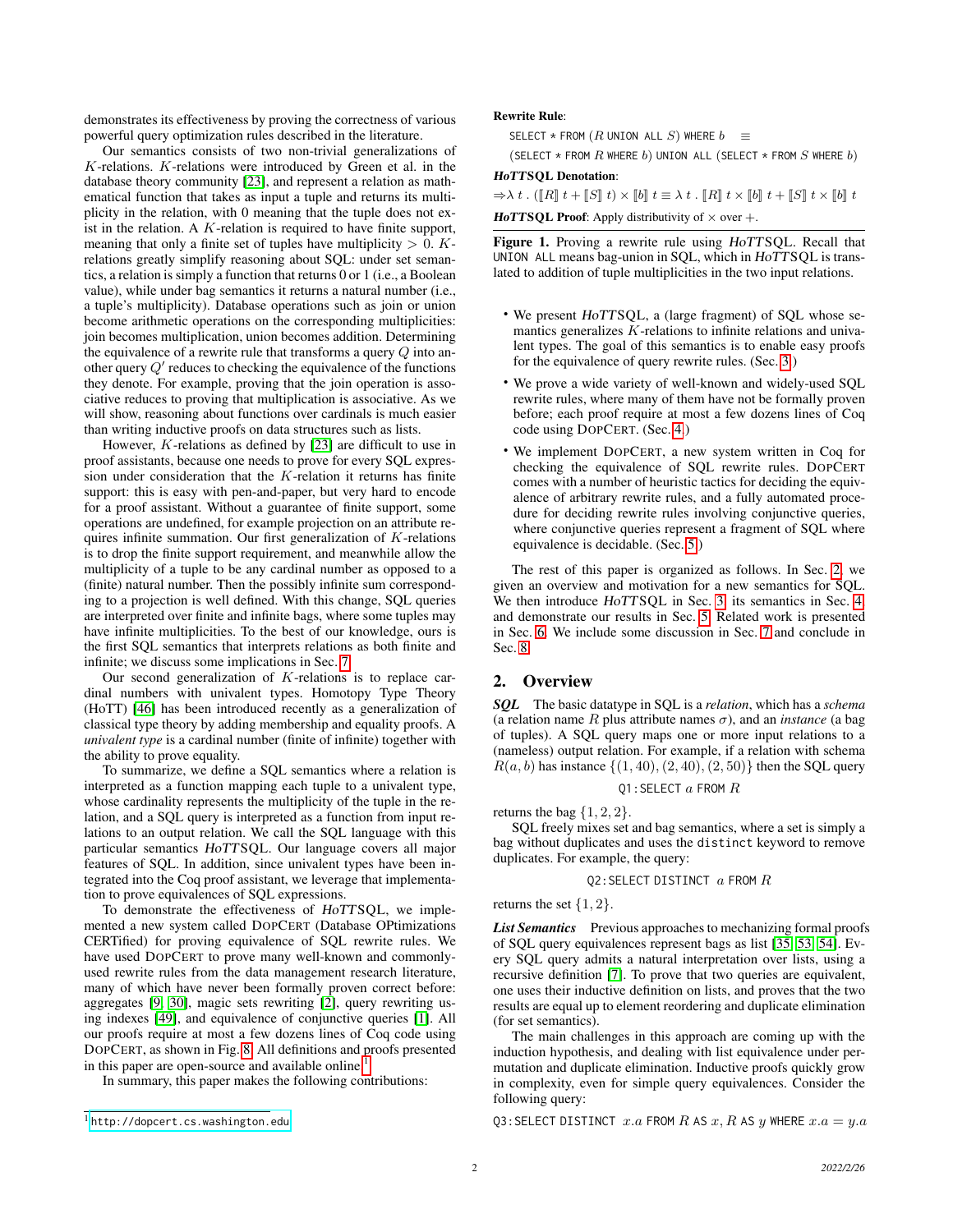Q3 is equivalent to Q2, because it performs a redundant self-join: the inductive proof of their equivalence is quite complex, and has, to the best of our knowledge, not been done formally before. A much simpler rewrite rule, the commutativity of selection, requires 65 lines of Coq proof in prior work [\[35\]](#page-12-12), and only 10 lines of Coq proof in our semantics. Powerful database query optimizations, such as magic sets rewrites and conjunctive query equivalences, are based on generalizations of redundant self-joins elimination like  $Q2 \equiv Q3$ , but significantly more complex (see Sec. [5\)](#page-7-0), and inductive proofs become impractical. This motivated us to consider a different semantics; we do not use list semantics in this paper.

K*-Relation SQL Semantics* An alternative approach introduced in [\[23\]](#page-12-19) is to represent relations as functions that map every tuple to a value that indicates how many times it appears in the relation. If the relation is a bag, then the function returns a natural number, and if it is a set then it returns a value in  $\{0, 1\}$ . More generally, a commutative semi-ring is a structure  $\mathbf{K} = (K, +, \times, 0, 1)$  where both  $(K, +, 0)$  and  $(K, \times, 1)$  are commutative monoids, and  $\times$ distributes over +. For a fixed set of attributes  $\sigma$ , denote  $Tuple(\sigma)$ the type of tuples with attributes  $\sigma$ . A K-relation [\[23\]](#page-12-19) is a function:

$$
[\![R]\!]:\!\mathsf{Tuple}\ \sigma\to K
$$

with finite support, meaning that the set  $\{t \mid \llbracket R \rrbracket \ t \neq 0\}$  is finite. A bag is an N-relation, and a set is a B-relation. All relational operators are expressed in terms of the semi-ring operations, for example:

$$
\begin{aligned} &[\![R\text{ UNION ALL } S]\!] = \lambda \; t \cdot [\![R]\!] \; t + [\![S]\!] \; t \\ &[\!\text{SELECT } \star \text{ FROM } R, S]\!] = \lambda \; (t_1, t_2) \cdot [\![R]\!] \; t_1 \times [\![S]\!] \; t_2 \\ &[\!\text{SELECT } \star \text{ FROM } R \text{ WHERE } b]\!] = \lambda \; t \cdot [\![R]\!] \; t \times [\![b]\!] \; t \\ &[\!\text{SELECT } x.a \text{ FROM } R]\!] = \lambda \; t \cdot \sum_{t' \in \text{Tuple } \sigma} (t = [\![a]\!] \; t') \times [\![R]\!] \; t' \\ &[\!\text{SELECT DISTINCT } \star \text{ FROM } R]\!] = \lambda \; t \cdot [\![R]\!] \; t ||\!\!| \end{aligned}
$$

where, for any predicate b:  $[b]$  t = 1 if the predicate holds on t, and  $\llbracket b \rrbracket t = 0$  otherwise. The function  $\llbracket \cdot \rrbracket$  is defined as  $\llbracket x \rrbracket = 0$  when  $x = 0$ , and  $||x|| = 1$  otherwise (see Subsec. [3.4\)](#page-4-0). The projection [a] t' returns the attribute a of the tuple t', while equality  $(x = y)$ <br>is interpreted as 0 when  $x \neq y$  and 1 otherwise is interpreted as 0 when  $x \neq y$  and 1 otherwise.

To prove that two SQL queries are equal one has to prove that two semi-ring expressions are equal. For example, Fig. [1](#page-1-2) shows how we can prove that selections distribute over unions, by reducing it to the distributivity of  $\times$  over  $+$ , while Fig. [2](#page-2-1) shows the proof of the equivalence for  $Q2 \equiv Q3$ .

Notice that the definition of projection requires that the relation has finite support; otherwise, the summation is over an infinite set and is undefined in N. This creates a major problem for our equivalence proofs, since we need to prove, for each intermediate result of a SQL query, that it returns a relation with finite support. This adds significant complexity to the otherwise simple proofs of equivalence.

HoTTSQL *Semantics* To handle this challenge, our semantics generalizes K-Relation in two ways: we no longer require relations to have finite support, and we allow the multiplicity of a tuple to be an arbitrary cardinality (possibly infinite). More precisely, in our semantics a relation is interpreted as a function:

#### Tuple  $\sigma \rightarrow \mathcal{U}$

where  $U$  is the class of homotopy types. We call such a relation a *HoTT-relation*. A homotopy type  $n \in \mathcal{U}$  is an ordinary type with the ability to prove membership and equality between types.

Homotopy types form a commutative semi-ring and can well represent cardinals. Cardinal number 0 is the empty homotopy type Rewrite Rule:

SELECT DISTINCT  $x.a$  FROM R AS  $x, R$  AS  $y$  WHERE  $x.a = y.a \equiv$ SELECT DISTINCT  $a$  FROM  $R$ 

Equational HoTTSQL Proof:

$$
\Rightarrow \lambda t \cdot \left\| \sum_{t_1, t_2} (t = \llbracket a \rrbracket t_1) \times (\llbracket a \rrbracket t_1 = \llbracket a \rrbracket t_2) \times \llbracket R \rrbracket t_1 \times \llbracket R \rrbracket t_2 \right\| \equiv
$$

$$
\lambda t \cdot \left\| \sum_{t_1, t_2} (t = \llbracket a \rrbracket t_1) \times (t = \llbracket a \rrbracket t_2) \times \llbracket R \rrbracket t_1 \times \llbracket R \rrbracket t_2 \right\| \equiv
$$

$$
\lambda t \cdot \left\| (\sum_{t_1} (t = \llbracket a \rrbracket t_1) \times \llbracket R \rrbracket t_1) \times (\sum_{t_2} (t = \llbracket a \rrbracket t_2) \times \llbracket R \rrbracket t_2) \right\| \equiv
$$

$$
\lambda t \cdot \left\| \sum_{t_1} (t = \llbracket a \rrbracket t_1) \times \llbracket R \rrbracket t_1 \right\|
$$

We used the following semi-ring identities:

$$
(a = b) \times (b = c) \equiv (a = b) \times (a = c)
$$

$$
\sum_{t_1, t_2} E_1(t_1) \times E_2(t_2) \equiv \sum_{t_1} E_1(t_1) \times \sum_{t_2} E_2(t_2)
$$

$$
||n \times n|| \equiv ||n||
$$

Deductive HoTTSQL Proof:

$$
\Rightarrow \forall t. \exists_{t_0} (\llbracket a \rrbracket t_0 = t) \wedge \llbracket R \rrbracket t_0 \leftrightarrow
$$

 $\exists_{t_1,t_2} (\llbracket a \rrbracket~t_1 = t) \wedge \llbracket R \rrbracket~t_1 \wedge \llbracket R \rrbracket~t_2 \wedge (\llbracket a \rrbracket~t_1 = \llbracket a \rrbracket~t_2)$ 

Then case split on  $\leftrightarrow$ . Case  $\rightarrow$ : instantiate both  $t_1$  and  $t_2$  with  $t_0$ , then apply hypotheses. Case  $\leftarrow$ : instantiate  $t_0$  with  $t_1$ , then apply hypotheses.

<span id="page-2-1"></span>**Figure 2.** The proof of equivalence 
$$
Q2 \equiv Q3
$$
.

0, 1 is the unit type 1, multiplication is the product type  $\times$ , addition is the sum type  $+$ , infinite summation is the dependent product type  $\Sigma$ , and truncation is the squash type  $\Vert . \Vert$ . Homotopy types generalize natural numbers and their semiring operations, and is now well integrated with automated proof assistants like Coq<sup>[2](#page-2-2)</sup>. As we show in the rest of this paper, the equivalence proofs retain the simplicity of N-relations and can be easily mechanized, but without the need to prove finite support.

In addition, homotopy type theory unifies squash type and proposition. Using the fact that propositions as types in homotopy type theory [\[46,](#page-12-20) Ch 1.11], in order to prove the equivalence of two squash types,  $||p||$  and  $||q||$ , it is sufficient to just prove the biimplication ( $p \leftrightarrow q$ ), which is arguably easier in Coq. For example, transforming the equivalence proof of Figure [2](#page-2-1) to bi-implication would not require a series of equational rewriting using semi-ring identities any more, which is complicated because it is under the variable bindings of  $\Sigma$ . The bi-implication can be proved in Coq by deduction easily.

The queries of the above rewrite rule fall in the well studied category of conjunctive queries, for which equality is decidable (equality between arbitrary SQL queries is undecidable). Using Coq's support for automating deductive reasoning (with *Ltac*), we have implemented a decision procedure for the equality of conjunctive queries, the aforementioned rewrite rule can thus be proven in one line of Coq code.

## <span id="page-2-0"></span>3. HoTTSQL and Its Semantics

In this section, we present HoTTSQL, a SQL-like language for expressing rewrite rules. To simplify discussion, we first describe

<span id="page-2-2"></span><sup>&</sup>lt;sup>2</sup> After adding the Univalence Axiom to Coq's underlying type theory.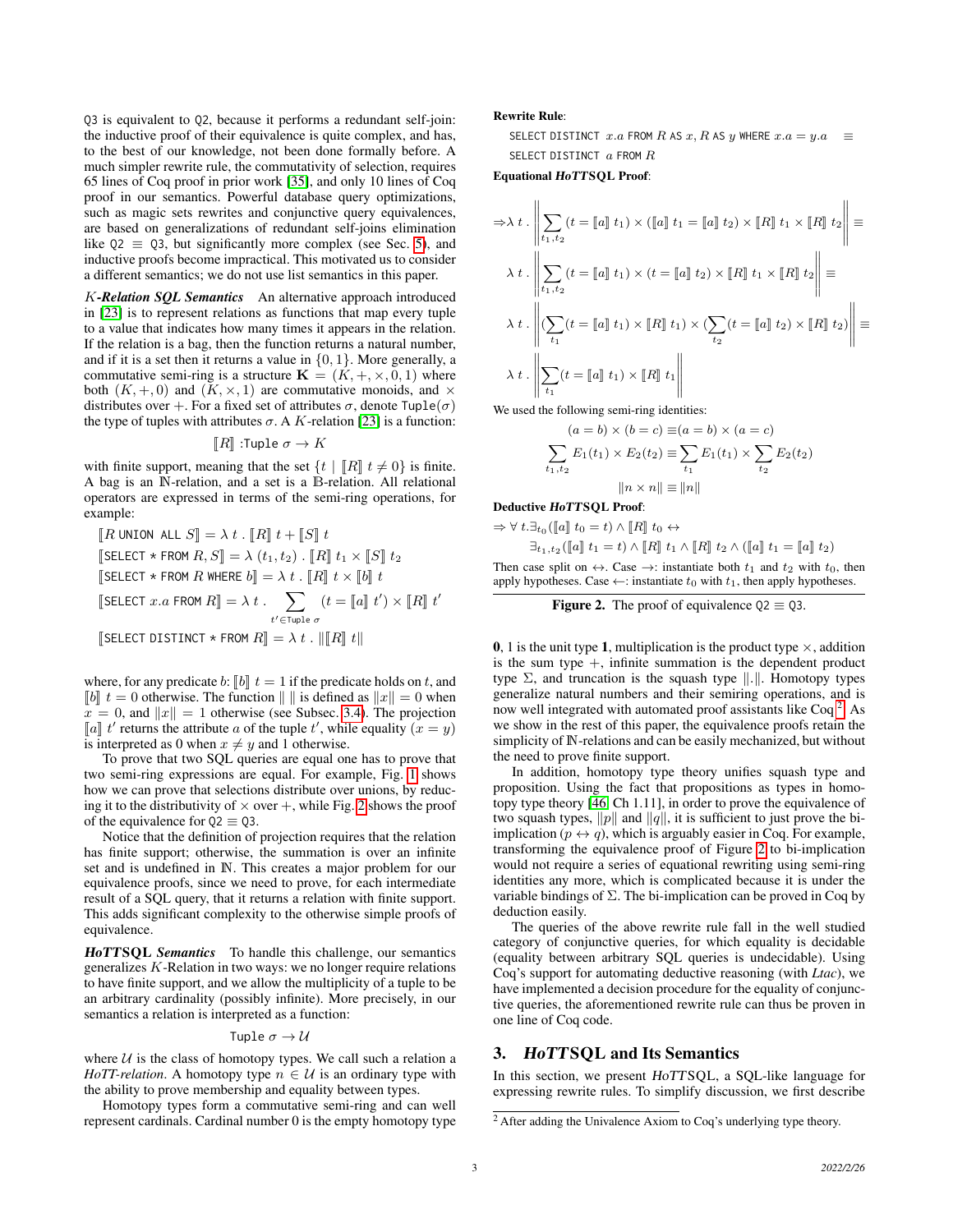| $\tau \in \mathsf{Type}$<br>$\ $ int $\ $<br>$\llbracket$ boo $1\rrbracket$<br>$\left[\mathsf{string}\right]$ | $\mathbb{R}^2 = \mathbb{Z}$<br>$ ::=$ $\mathbb{B}$ | $ ::=$ int   bool   string  <br>$ ::=$ String                                                              |
|---------------------------------------------------------------------------------------------------------------|----------------------------------------------------|------------------------------------------------------------------------------------------------------------|
| $\sigma \in$ Schema                                                                                           |                                                    | $ ::= \emptyset$<br>$\begin{vmatrix} \text{leaf } \tau \\ \text{node } \sigma_1 \\ \sigma_2 \end{vmatrix}$ |
| Tuple empty<br>Tuple (leaf $\tau$ ) ::= $\lbrack\lbrack\tau\rbrack\rbrack$                                    | $\cdots$                                           | Unit<br>Tuple (node $\sigma_1 \sigma_2$ ) ::= Tuple $\sigma_1 \times$ Tuple $\sigma_2$                     |

<span id="page-3-2"></span>Figure 3. Data Model of HoTTSQL



<span id="page-3-3"></span>Figure 4. An Example of HoTTSQL Schema and Tuple

how relational data structures are modeled in Section [3.1.](#page-3-0) We then describe HoTTSQL, a language built on top of our relational data structures that covers all major features of SQL, in Section [3.2.](#page-3-1) Next, we define UNINOMIAL, the formal expressions into which HoTTSQL is translated, in Section [3.4.](#page-4-0)

#### <span id="page-3-0"></span>3.1 Data Model

We first describe how schemas for relations and tuples are modeled in HoTTSQL. Both of these foundational concepts from relational theory [\[13\]](#page-12-25) are what HoTTSQL uses to build upon.

*Schema and Tuple* We briefly review the standard SQL definitions of a schema and a tuple. Conceptually, a database schema is an unordered bag of  $(n, \tau)$  pairs, where n is an attribute name, and  $\tau$  is the type of the attribute. For example, the schema of a table containing personal information might be:

 $\{(\text{Name}, \text{string}), (\text{Age}, \text{int}), (\text{Married}, \text{bool})\}$ 

A database tuple is a collection of values that conform to a given schema. For example, the following is a tuple with the aforementioned schema:

{Name : "Bob"; Age : 52; Married : true}

Attributes from tuples are accessed using record syntax. For instance  $t$ . Name returns "Bob" where  $t$  refers to the tuple above.

As shown in Figure [3,](#page-3-2) we assume there exists a set of SQL types Type, which can be denoted into types in Coq.

In HoTTSQL, we define schemas and tuples as follows. A schema is modeled as a collection of types organized in a binary tree, with each type corresponding to an attribute. As shown in Figure [3,](#page-3-2) a schema can be constructed from the empty schema, an individual type  $\tau$ , or recursively from two schema nodes  $s_1$  and  $s_2$ , corresponding to the branches of the subtree. As we will see, this organization is beneficial in both writing HoTTSQL rewrite rules and also reasoning about the equivalence of schemas.

The tuple type in HoTTSQL is defined as a dependent type on a schema. As shown in Figure [3,](#page-3-2) a tuple is an nested pair with the identical structure as its schema. Given a schema  $s$ , if  $s$  is the empty schema, then the (only) instance of Tuple empty is Unit (i.e., empty) tuple. Otherwise, if s is a leaf node in the schema tree with type  $\tau$ , then a tuple is simply a value of the type  $\llbracket \tau \rrbracket$ . Finally, if s is recursively defined using two schemas  $s_1$  and  $s_2$ , then the resulting tuple is an instance of a product type  $\text{Tuple}(s_1) \times \text{Tuple}(s_2)$ .

As an illustration, Figure [4](#page-3-3) shows a tuple t and its schema  $\sigma$ , where  $\sigma$  = (node (leaf Int) (node (leaf Int) (leaf Int))) and t has the nested pair type  $(String \times (\mathbb{Z} \times \mathbb{B}))$ . To access an element from a tuple, HoTTSQL uses path expressions with selectors Left and Right. For instance, the path Left.Right retrieves the value 52 from the tuple  $t$  in Figure [3.](#page-3-2) As will be shown in Sec. [4,](#page-5-0) path expressions will be denoted to standard pair operations, i.e., Left will be denoted to ".1", which returns the first element from a pair, and Left will be denoted to ".2", which returns the second. Such expressions can be composed to retrieve nested pair types. For instance, Left.Right will be denoted to ".1.2", thus it retrieves 52 from t in Figure [3.](#page-3-2)

*Relation* In HoTTSQL a relation is modeled as a function from tuples to homotopy types called HoTT-relations, Tuple  $\sigma \rightarrow \mathcal{U}$ , as already discussed in Sec. [2;](#page-1-1) we define homotopy types shortly.

*Discussion* We briefly comment on our choice of data model. There are two approaches to defining tuples in database theory [\[1\]](#page-12-13): the named approach and unnamed approach. We chose an unnamed approach, because it avoids name collisions, and because proof assistants like Coq can decide schema equivalence of unnamed schemas based on structural equality. Previous work [\[35\]](#page-12-12) adopted an unnamed approach as well, for the same reason. Our choice for representing tuples as trees, rather than as ordered lists, is nonstandard: we do this in order to allow our language to express generic rewrite rules, without specifying a particular schema for the input relations, see Sec. [3.3.](#page-4-1)

Finally, we note that, in our model, a tuple is a dependent type, which depends on its schema. We use dependent types to ensure that a tuple, which is a nested pair, must have the same structure as its schema, which is a binary tree, by construction. This allows us to denote a path expression (composed by Left, Right) to a series of corresponding pair operations (composed by ".1", ".2") easily.

#### <span id="page-3-1"></span>3.2 HoTTSQL: A SQL-like Query Language

We now describe HoTTSQL, our source language used to express rewrite rules. Figure [5](#page-4-2) defines the syntax of HoTTSQL. We divide the language constructs of HoTTSQL into four categories: queries, predicates, expressions, and projections.

*Queries* A query takes in relation(s) and outputs another relation. The input to a query can be a base relation (called a  $Table$  in Figure [5\)](#page-4-2) or other queries, including projections, cross product, selections, bag-wise operations (UNION ALL and EXCEPT), and finally conversion to sets (DISTINCT).

*Predicates* Predicates are used as part of selections (i.e., filtering of tuples) in queries. Given a tuple  $t$ , predicates return a Boolean value to indicate whether  $t$  should be retained in the output relation.

*Expressions* Expressions are used both in predicates and projections, and they evaluate to values (e.g., of type  $\mathbb{Z}$ ,  $\mathbb{B}$ ,  $String$ , etc). Expression includes conversions from projection to expression (P2E  $p$ ), uninterpreted functions on expressions, aggregators of a query, and casts of an expression (CASTEXPR  $p e$ ).

P2E  $p$  converts a projection  $p$  into an expression. For example, P2E  $a =$  P2E b is an equality predicate on attribute a and attribute b, where P2E  $a$  and P2E  $b$  are the expressions representing attribute  $a$ and b. As shown next, we use a projection to represent an attribute.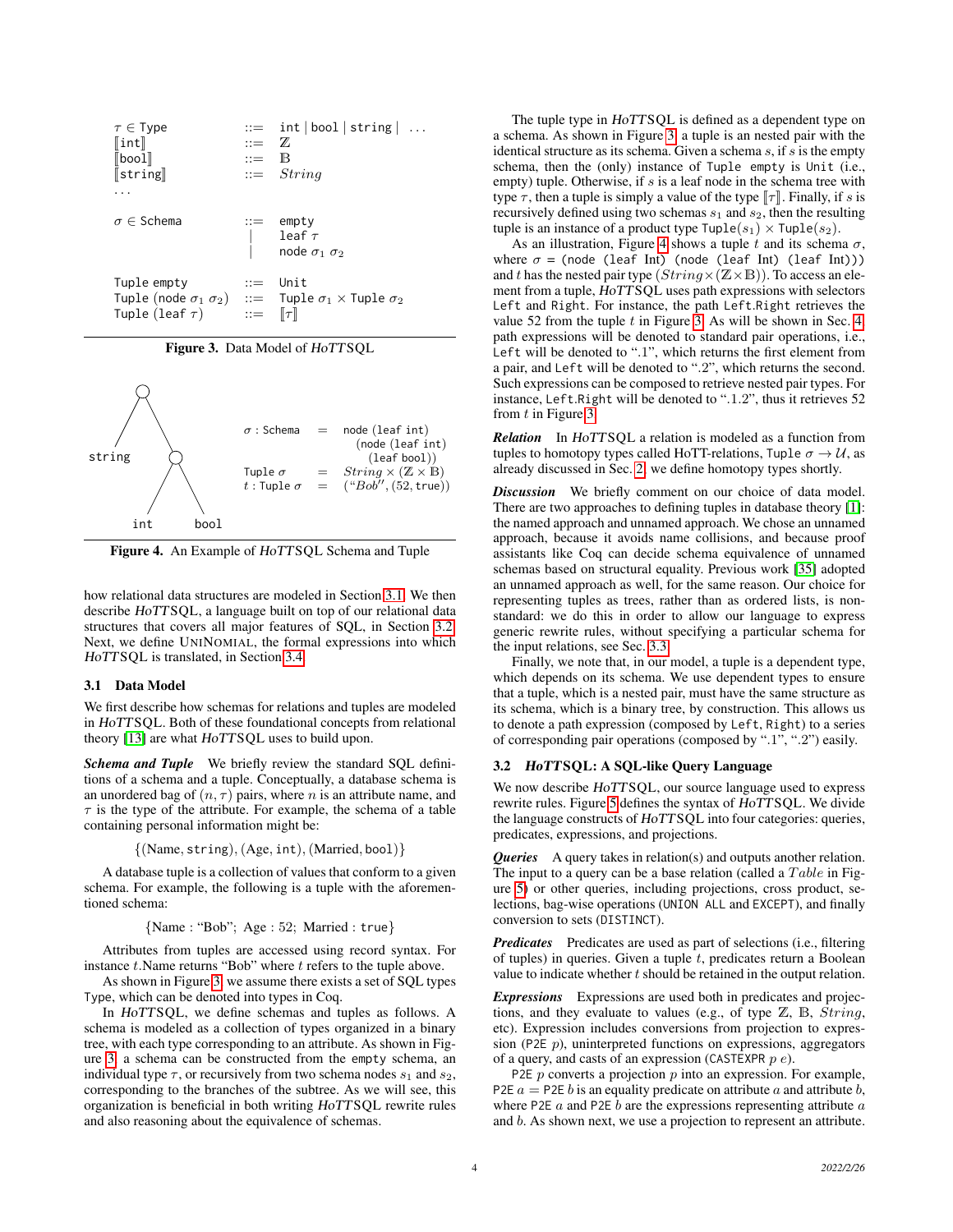Uninterpreted functions of expressions  $f(e_1, \ldots, e_n)$  are used to represent arithmetic operations on expressions such as addition, multiplication, division, mode, and constants (which are nullary uninterpreted functions).

CASTEXPR is a special construct that is used to represent castings of meta-variables to express generic query rewrite rules. A comprehensive discussion of meta-variables can be found in Sec. [3.3.](#page-4-1) A normal (non-generic) query would not need CASTEXPR.

*Projections* When applied to a relation, projections denote a subset of attributes to be returned. A projection is defined to be a tuple to tuple function. It can be the identity function (\*), or return the subtree denoted by any of the path expressions as discussed in Sec. [3.1,](#page-3-0) such as returning the left (Left) or right (Right) subtree of the tuple. Any empty tuple can also be produced using empty. Multiple projections can be composed using ".". Two projections  $p_1$  and  $p_2$  can be applied to the input tuple separately with the results combined together using ",". E2P  $p$  is used to convert a projection to an expression. Below are examples of HoTTSQL query using projections:

|         | <b>SOL</b>                | H0TTSQL                            |
|---------|---------------------------|------------------------------------|
| $q_1$   | SELECT $R.*$ FROM $R.S$   | SELECT Left.* FROM $R, S$          |
| $q_2$   | SELECT $S.*$ FROM $R, S$  | SELECT Right.* FROM $R, S$         |
| $q_3$   | SELECT $S.p$ FROM $R, S$  | SELECT Right.p FROM $R, S$         |
| $q_4$   | SELECT $R.p_1$ , $S.p_2$  | SELECT Left. $p_1$ , Right. $p_2$  |
|         | FROM $R, S$               | FROM $R, S$                        |
| $q_{5}$ | SELECT $p_1 + p_2$ FROM R | SELECT E2P $add(P2E p_1, P2E p_2)$ |
|         |                           | FROM $R$                           |
|         |                           |                                    |

In  $q_1$ , we compose the path expressions Left and  $\star$  to represent projecting all attributes of R from a tuple that is in the result of  $R \bowtie$  $S<sup>3</sup>$  $S<sup>3</sup>$  $S<sup>3</sup>$ . In  $q_3$ , we compose Right and k to project to a single attribute from  $S$ . The variable  $k$  is a projection to a singleton tuple, which is the way to represent attributes in our semantics. In  $q_4$ , we are projecting one attribute  $p_1$  from R, and another attribute  $p_2$  from S using the projection combinator ",". In  $q_5$ , to represent  $p_1 + p_2$ , we first convert attributes  $(p_1, p_2)$  to expressions (P2E  $p_1$ , P2E  $p_2$ ), then use an uninterpreted function add to represent addition, and cast that back to a projection using E2P .

#### <span id="page-4-1"></span>3.3 Expressing Rewrite Rules

HoTTSQL is a language for expressing query rewrite rules, and each such rule needs to hold over all relations (i.e., both sides of each rule need to return the same relation for all schemas and instances, as discussed in Sec. [2\)](#page-1-1), and likewise for predicates and expressions. To facilitate that, HoTTSQL allows users to declare meta-variables for queries, predicates, and expressions, and uses two functions CASTPRED and CASTEXPR , as we illustrate next.

First, consider meta-variables. Referring to Figure [1,](#page-1-2) the base tables  $R$  and  $S$  are meta-variables that can be quantified over all possible relations, and b is a meta-variable ranging over predicates. For another example, consider the rewrite rule in Fig. [2:](#page-2-1) we want to say that the rule holds for any relation  $R$  with a schema having an attribute a. We express this in HoTTSQL by using a meta-variable p instead of the attribute a:

> DISTINCT SELECT Left. $p$  FROM  $R, R$ WHERE P2E Left.p = P2E Right.p  $\equiv$  DISTINCT SELECT  $p$  FROM  $R$



<span id="page-4-2"></span>Figure 5. Syntax of HoTTSQL

Since our data model is a tree, it is very convenient to use a meta-variable  $p$  to navigate to any leaf (corresponding to an attribute), and it also easy to concatenate two schemas using the  $h_2$ ) node constructor; in contrast, a data model based on ordered lists would make the combination of navigation and concatenation more difficult.

Second, we explain the functions CASTPRED and CASTEXPR in HoTTSQL with another example. Consider the rewrite rule (to be presented in Sec. [5.1.1\)](#page-8-1) for pushing down selection predicates, written informally as:

SELECT \* FROM  $R$ , (SELECT \* FROM  $S$  where  $b$ )  $\equiv$ SELECT  $*$  FROM  $R, S$  where  $b$ 

In this rule,  $b$  is a meta-variable that ranges over all possible Boolean predicates. In standard SQL, the two occurrences of b are simply identical expressions, but in HoTTSQL the second occurrence is in a environment that consists of the schemas of both  $R$  and  $S$ . In HoTTSQL, this is done rigorously using the CASTPRED construct:

SELECT \* FROM  $R$ , (SELECT \* FROM  $S$  where  $b$ )  $\equiv$ 

SELECT  $*$  FROM  $R$ ,  $S$  WHERE (CASTPRED Right  $b$ )

The expression CASTPRED Right  $b$  is function composition: it applies Right first, to obtain the schema of  $R$ , then evaluates the predicate b on the result.

Requiring explicit casts is an important feature of HoTTSQL: doing so ensures that rewrite rules are only applicable in situations where they are valid. In the example above, the rule is only valid for all predicates  $b$  where  $b$  refers only to attributes in  $S$ , and the cast operation makes that explicit. The CASTEXPR construct works similarly for expressions.

#### <span id="page-4-0"></span>3.4 UniNomials

The interpretation of a HoTTSQL expression is a formal expression over UNINOMIAL, which is an algebra of univalent types.

Definition 3.1. UNINOMIAL*, the algebra of Univalent Types, consists of*  $(U, 0, I, +, \times, \cdot \to 0, \|\cdot\|, \sum)$ *, where:* 

•  $(U, 0, I, +, \times)$  *forms a semi-ring, where* U *is the universe of univalent types, 0*, *1 are the empty and singleton types, and*  $+$ ,  $\times$  *are binary operations*  $U \times U \rightarrow U$ :  $n_1 + n_2$ *, is the direct sum, and*  $n_1 \times n_2$  *is the Cartesian product.* 

<span id="page-4-3"></span> $3$  Technically  $\bowtie$  denotes natural join in relational theory [\[13\]](#page-12-25). However, since HoTTSQL schemas are unnamed, there are no shared names between schemas, and thus natural joins are equivalent to cross products. Hence, we use  $\bowtie$  for cross product of relations to distinguish it from Cartesian product of types  $(\times)$  to be discussed in Sec. [3.4.](#page-4-0)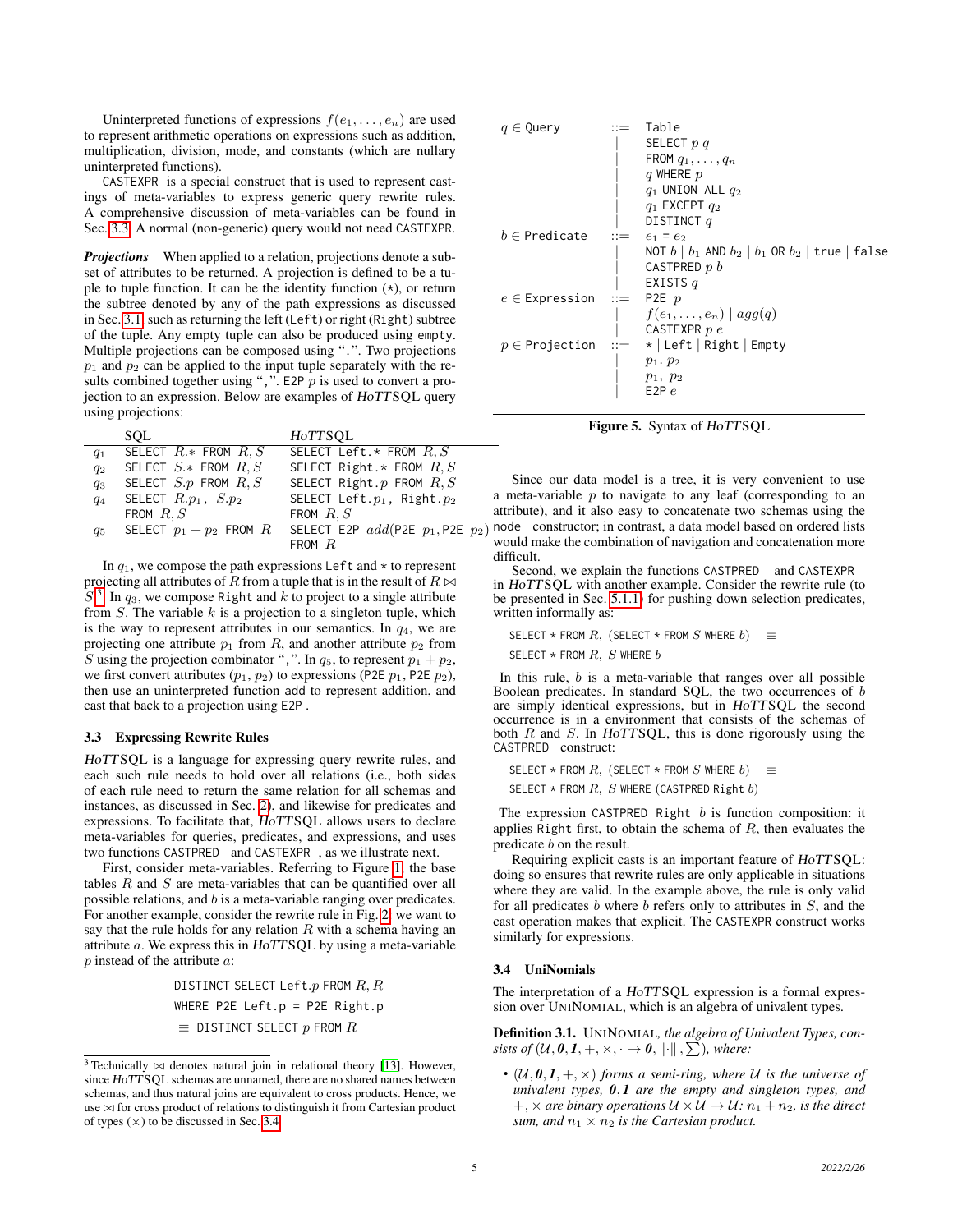- $\cdot \cdot \rightarrow 0$ ,  $\|\cdot\|$  *are derived unary operations*  $U \rightarrow U$ *, where*  $(0 \rightarrow 0)$  = 1 and  $(n \rightarrow 0)$  = 0 when  $n \neq 0$ , and  $||n|| = (n \rightarrow 0) \rightarrow 0.$
- $\sum$  :  $(A \rightarrow U) \rightarrow U$  *is the infinitary operation:*  $\sum f$  *is the direct sum of the set of types*  $\{f(a) | a \in A\}$ *.*

Following standard notation [\[46\]](#page-12-20), we say that the homotopy type *n* inhabits some universe  $U$ . The base cases of *n* come from the denotation of HoTT-Relation and equality of two tuples (In HoTT, propositions are squash types, which are 0 or 1 [\[46,](#page-12-20) Ch 1.11]). The denotation of HoTTSQL will be shown Section [4.](#page-5-0) There are 5 type-theoretic operations on  $U$ :

*Cartesian product*  $(\times)$  Cartesian product of univalent types is analogously the same concept as the Cartesian product of two sets. For  $A, B$ : U, the cardinality of  $A \times B$  is the cardinality of A multiplied by the cardinality of  $B$ . For example, we denote the cross product of two HoTT-Relations using the Cartesian product of univalent types:

$$
\llbracket R_1 \bowtie R_2 \rrbracket \triangleq \lambda t. \ (\llbracket R_1 \rrbracket \ t.1) \times (\llbracket R_2 \rrbracket \ t.2)
$$

 $[[R_1 \bowtie R_2]] \triangleq \lambda t. ([R_1] t.1) \times ([R_2] t.2)$ <br>The result of  $R_1 \bowtie R_2$  is a HoTT-Relation with type Tuple  $\sigma_{R_1 \bowtie R_2}$  $\rightarrow U$ . For every tuple  $t \in R_1 \bowtie R_2$ , its cardinality equals to the cardinality of t's left sub-tuple  $(t.1)$  in  $R_1$  ( $\llbracket R_1 \rrbracket$  t.1) multiplied by the cardinality of t's right sub-tuple (t.2) in  $R_2$  ( $\llbracket R_2 \rrbracket$  t.2).

*Disjoint union*  $(+)$  Disjoint union on univalent types is analogously the same concept as union on two disjoint sets. For  $A, B$ : U, the cardinality of  $A + B$  is the cardinality of A adding the cardinality of B. For example, UNION ALL denotes to  $+$ :

$$
[\![R_1 \text{ UNION ALL } R_2]\!] \triangleq \lambda \ t. \ ([\![R_1]\!] \ t) + ([\![R_2]\!] \ t)
$$

 $[[R_1 \text{ UNION ALL } R_2]] \triangleq \lambda t. ([R_1 \text{ or } t] \text{ or } t[[R_2 \text{ or } t]$ <br>In SQL, UNION ALL means bag semantic union of two relations. Thus a tuple  $t \in R_1$  UNION ALL  $R_2$  has a cardinality of its cardinality in  $R_1$  ( $\llbracket R_1 \rrbracket$  t) added by its cardinality in  $R_2$  ( $\llbracket R_2 \rrbracket$  t).

We also denote logical OR of two predicates using  $+A+B$  is corresponded type-theoretic operation of logical OR if  $A$  and  $B$  are squash types (recall that squash types are 0 or 1 [\[46,](#page-12-20) Ch 1.11]).

*Squash* ( $\|n\|$ ) Squash is a type-theoretic operation that truncates a univalent type to 0 or 1. For  $A : U$ ,  $||A|| = 0$  if A's cardinality is zero and  $||A|| = 1$  otherwise. An example of using squash types is in denoting DISTINCT (DISTINCT means removing duplicated tuples in SQL, i.e., converting a bag to a set):

## **J**DISTINCT  $R \rVert \triangleq \lambda t$ .  $\Vert [R \rVert t \Vert$

For a tuple  $t \in$  DISTINCT R, its cardinality equals to 1 if its cardinality in  $R$  is non-zero and equals to 0 otherwise. This is exactly  $\Vert [R] t \Vert$ .

*Negation* ( $n \to 0$ ) If n is a squash type,  $n \to 0$  is the negation of n. We have  $0 \to 0 = 1$  and  $1 \to 0 = 0$ . Negation is used to denote negating a predicate and to denote EXCEPT . For example, EXCEPT is used to denote negation:

$$
[\![R_1 \text{ EXCEPT } R_2]\!] \triangleq \lambda \; t. \; ([\![R_1]\!] \; t) \times (|\!| [\![R_2]\!] \; t \|\rightarrow \mathbf{0})
$$

A tuple  $t \in R_1$  EXCEPT  $R_2$  retains its multiplicity in  $R_1$ if its multiplicity in  $R_2$  is not 0 (since if  $\llbracket R_2 \rrbracket$   $t \neq 0$ , then  $\|R_2\| t \| \to \mathbf{0} = \mathbf{1}$ .

**Summation** ( $\sum$ ) Given A : U and B : A  $\rightarrow$  U,  $\sum_{x:A} B(x)$  is a dependent pair type  $\sum$  is used to denote projection. For example:

$$
\llbracket \text{SELECT } k \text{ FROM } R \rrbracket \triangleq \lambda \ t. \sum_{t': \text{Tuple } \sigma_R} \|\llbracket k \rrbracket \ t' = t \|\times \llbracket R \rrbracket \ t'
$$

| SELECT $*$ FROM $R_1$ where                                                                                          | $q_1$          |
|----------------------------------------------------------------------------------------------------------------------|----------------|
| -- predicate in $q_2$ : $R_2$ .b = $R_1$ .a<br>EXISTS SELECT * FROM $R_2$ WHERE right. $p_2 = \text{left. } p_1$ and |                |
| -- predicate in $q_3$ : $R_3$ .c= $R_2$ .b                                                                           | q <sub>2</sub> |
| EXISTS SELECT $*$ FROM $R_3$                                                                                         |                |
| WHERE right.p <sub>3</sub> =left.right.p <sub>2</sub>                                                                | qз             |

| Query | Context schema                             |
|-------|--------------------------------------------|
| init  | $\Gamma_0$ =empty                          |
| 41    | $\Gamma_1$ =node $\Gamma_0$ $\sigma_{R_1}$ |
| q2    | $\Gamma_2$ =node $\Gamma_1$ $\sigma_{R_2}$ |
| 43    | $\Gamma_3$ =node $\Gamma_2 \sigma_{R_3}$   |

Figure 6. Using Contexts in Evaluating Correlated Subqueries

For a tuple  $t$  in the result of this projection query, its cardinality is the summation of the cardinalities of all tuples of schema  $\sigma_A$ that also has the same value on column k with t. Here  $\|\llbracket k\rrbracket t' = t\|$ <br>equals to **1** if t and t' have same value on k, otherwise it equals to equals to 1 if t and t' have same value on k, otherwise it equals to 0. Unlike  $K$ -Relations, using univalent types allow us to support summation over an infinite domain and evaluate expressions such as the projection described above.

In general, proving rewrite rules in UNINOMIAL enables us to use powerful automatic proving techniques such as associativecommutative term rewriting in semi-ring structures (recall that  $U$ is a semi-ring) similar to the ring tactic [\[3\]](#page-12-26) and Nelson-Oppen algorithm on congruence closure [\[39\]](#page-12-27). Both of which mitigate our proof burden.

## <span id="page-5-0"></span>4. Denotation of HoTTSQL

In this section we define the denotational semantics of HoTTSQL. We first discuss the translation of HoTTSQL constructs into UNI-NOMIAL. Then, in Sec. [4.2,](#page-7-1) we describe how advanced features of SQL (such as integrity constraints and indexes) can be expressed using HoTTSQL and subsequently translated.

Figure [7](#page-6-0) shows the translation of HoTTSQL to UNINOMIAL. The translation rules make use of contexts. A *context schema* Γ is a schema (see the definition of Schema in Fig. [3\)](#page-3-2); a *context* g is a tuple of type Tuple  $\Gamma$  associated to that schema. Intuitively, the context consists of the concatenation of all tuple variables occurring in a surrounding scope.

For example, consider the HoTTSQL query with correlated subqueries in Figure [4](#page-5-0) where path expressions are used to refer to relations in predicates, as discussed in Sec. [3.1.](#page-3-0) As in standard SQL, evaluation proceeds from the outermost to the innermost query, starting with query  $q_1$ . After the FROM clause in  $q_1$  is processed, the context consists of  $R_1$ 's schema ( $\sigma_{R_1}$ ), which is then passed to the query  $q_2$ . In turn,  $q_2$  then processes its FROM clause, and appends the schema of  $R_2$  to the context (node  $\sigma_{R_1}$   $\sigma_{R_2}$ ), and this context is used to evaluate the path expression  $q_2$ 's predicate (right.k = left.k, i.e.,  $R_1$ .k =  $R_2$ .k), and similarly when  $q_3$ evaluates its predicate.

In our system, contexts are implemented as tuples. To make passing of contexts explicit, in the following, each HoTTSQL construct takes in a context tuple (represented by Tuple Γ), and is translated to functions that take in both a tuple  $(t)$  and a context tuple  $(q)$ .

#### 4.1 Denoting Basic HoTTSQL Constructs

*Queries* A query q is denoted to a function from  $q$ 's context tuple (of type Tuple Γ) to a HoTT-Relation (of type Tuple  $\sigma \to \mathcal{U}$ ):

$$
[\![\Gamma \vdash q : \sigma]\!] : \mathit{Tuple} \; \Gamma \to \mathit{Tuple} \; \sigma \to \mathcal{U}
$$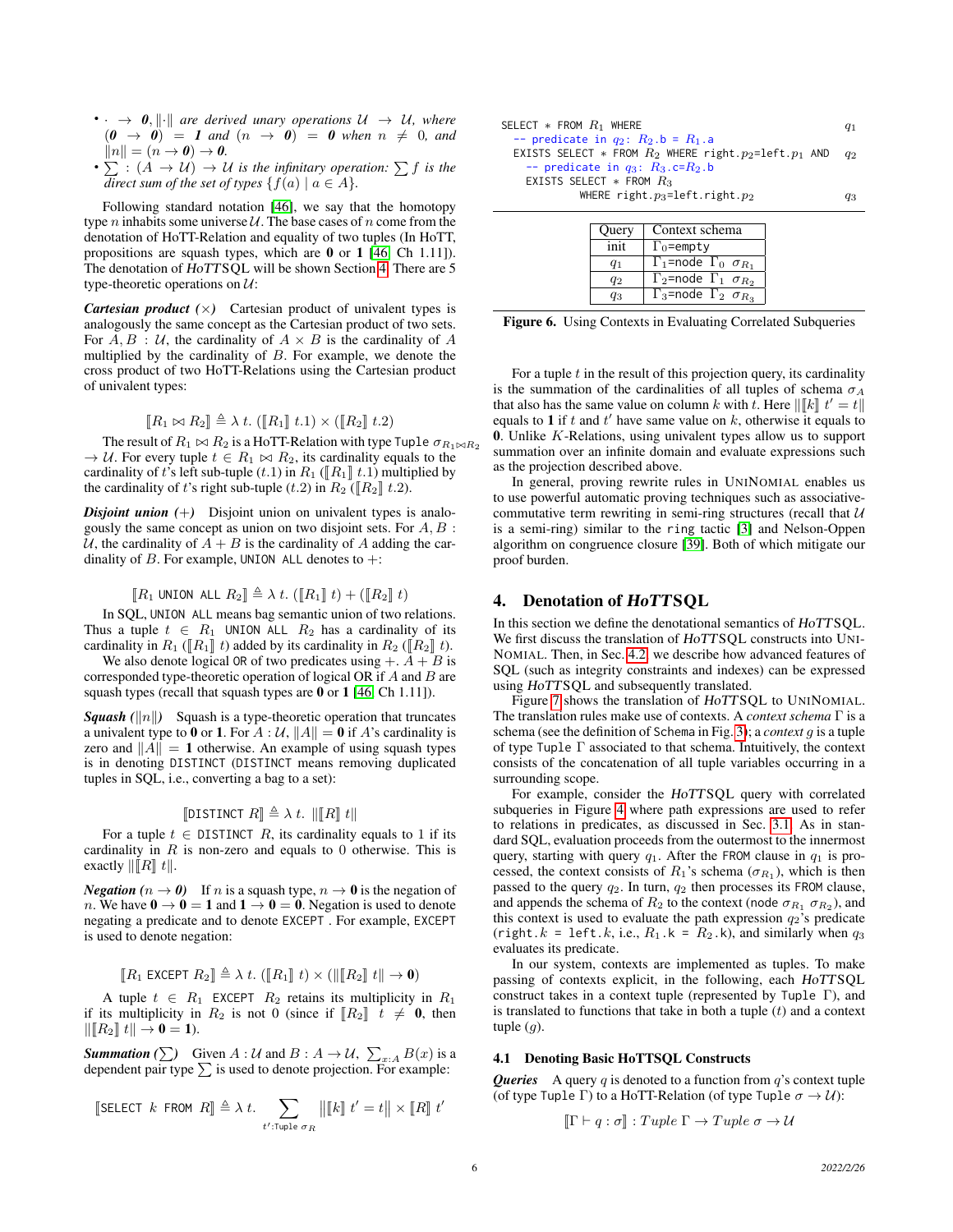$\llbracket \Gamma \vdash q : \sigma \rrbracket$  : Tuple  $\Gamma \rightarrow$  Tuple  $\sigma \rightarrow \mathcal{U}$  (\* Query \*)  $[\![\Gamma \vdash table : \sigma]\!]$   $\triangleq \lambda q t$ .  $[table]\!] t$  $\begin{array}{ll}\n\llbracket \Gamma \vdash \text{SELECT } p \ q : \sigma \rrbracket \\
\llbracket \Gamma \vdash \text{ FROM } q_1, q_2 \text{ : node } \sigma_1 \ \sigma_2 \rrbracket & \triangleq\n\end{array}$  $t'$ :Tuple  $\sigma'$  ( $[p : \text{node } \Gamma \sigma' \Rightarrow \sigma \mathbb{I} \ (g, t') = t \times \mathbb{I} \Gamma \vdash q : \sigma' \mathbb{I} \ g \ t'$  $\begin{array}{ll}\n\llbracket \Gamma \vdash \textsf{FROM} \ q_1, q_2 \textsf{: node } \sigma_1 \ \sigma_2 \rrbracket & \triangleq & \lambda \ g \ t. \ \llbracket \Gamma \vdash q_1 \textsf{: } \sigma_1 \rrbracket \ g \ t.1 \times \llbracket \Gamma \vdash q_2 \textsf{: } \sigma_2 \rrbracket \ g \ t.2\n\end{array}$  $[T \vdash \textsf{FROM} \ q : \sigma]$   $\triangleq \lambda \ g \ t. \ [\![\Gamma \vdash q : \sigma]\!] \ g \ t$ <br> $\triangleq \lambda \ g \ t. \ [\![\Gamma \vdash q : \sigma]\!] \ g \ t$  $\begin{array}{ll}\n\llbracket \Gamma \vdash q \text{ WHERE } b : \sigma \rrbracket & \triangleq \lambda \, g \ t. \; \llbracket \Gamma \vdash q : \sigma \rrbracket \, g \ t \times \llbracket \text{node } \Gamma \, \sigma \vdash b \rrbracket \, (g, t) \\
\llbracket \Gamma \vdash q_1 \text{ UNION ALL } q_2 : \sigma \rrbracket & \triangleq \lambda \, g \ t. \; \llbracket \Gamma \vdash q_1 : \sigma \rrbracket \, g \ t + \llbracket \Gamma \vdash q_2 : \sigma \rrbracket \, g \ t\n\end{array}$  $\begin{array}{ll}\n\llbracket \Gamma \vdash q_1 \text{ UNION ALL } q_2 : \sigma \rrbracket \\
\quad \triangleq \quad \lambda \, g \ t. \quad \llbracket \Gamma \vdash q_1 : \sigma \rrbracket \, g \ t + \llbracket \Gamma \vdash q_2 : \sigma \rrbracket \, g \ t \\
\quad \triangleq \quad \lambda \, q \ t. \quad \llbracket \Gamma \vdash q_1 : \sigma \rrbracket \, q \ t \times ((\llbracket \Gamma \vdash q_2 : \sigma \rrbracket \, q \end{array})$  $\begin{array}{ll}\n\mathbb{I} \vdash q_1 \text{ EXCEPT } q_2 : \sigma\n\end{array}\n\begin{array}{ll}\n\triangleq & \lambda g \ t. \quad \mathbb{I} \Gamma \vdash q_1 : \sigma\n\end{array}\n\begin{array}{ll}\n\mathbf{g} \ t \times ((\mathbb{I} \Gamma \vdash q_2 : \sigma\n\end{array}\n\mathbf{g} \ t) \to \mathbf{0}\n\end{array}$  $\triangleq \lambda g t$ .  $\|\[\Gamma \vdash q : \sigma\] g t\|$  $\llbracket \Gamma \vdash b \rrbracket : \text{Tuple } \Gamma \to \mathcal{U}$  (\* Predicate \*)  $\begin{array}{ll}\n\begin{array}{ll}\n\mathbb{T} \vdash e_1 = e_2\n\end{array}\n\end{array}\n\qquad\n\begin{array}{ll}\n\triangleq & \lambda \, g. \left( \left[ \Gamma \vdash e_1 : \tau \right] g = \left[ \Gamma \vdash e_2 : \tau \right] g \right) \\
\triangleq & \lambda \, g. \left[ \Gamma \vdash b_1 \right] g \times \left[ \Gamma \vdash b_2 \right] g\n\end{array}$  $\begin{array}{lllll} \left[\Gamma\vdash b_1\text{ AND }b_2\right] &\phantom{a}\triangleq& \lambda\ g.\;\left[\Gamma\vdash b_1\right]g\times\left[\Gamma\vdash b_2\right]g\\ \left[\Gamma\vdash b_1\text{ OR }b_2\right] &\phantom{a}\triangleq& \lambda\ g.\;\left\|\left[\Gamma\vdash b_1\right]g+\left[\Gamma\vdash b_2\right]\right] \end{array}$  $\begin{array}{ll}\n\begin{array}{ccc}\n\mathbb{T} \vdash b_1 \text{ OR } b_2\n\end{array}\n\end{array}\n\qquad\n\begin{array}{ll}\n\triangleq & \lambda g. \|\mathbb{T} \vdash b_1\| g + \|\Gamma \vdash b_2\| g\| \\
\triangleq & \lambda g. (\|\Gamma \vdash b\| g) \to 0\n\end{array}$  $\triangleq \quad \lambda g. ([\Gamma \vdash b], g) \to 0$  $\llbracket \Gamma \vdash$  EXISTS  $q \rrbracket$ <br> $\llbracket \Gamma \vdash$  FALSE $\rrbracket$  $\left\Vert \sum_{t: \textsf{Tuple} \; \sigma} \left\Vert \Gamma \vdash q: \sigma \right\Vert g \; t \right\Vert$  $[T \vdash \text{FALSE}]$   $\stackrel{\triangle}{=} \lambda g. 0$ <br>  $[T \vdash \text{TRUE}]$   $\stackrel{\triangle}{=} \lambda g. 1$  $\left[\!\left[\Gamma \vdash \textsf{TRUE}\right]\!\right] \qquad \qquad \triangleq \quad \lambda \, g. \; \mathbf{1}$  $\llbracket \Gamma \vdash$  CASTPRED  $p \; b \rrbracket$  $\mathcal{O} \vdash b \rrbracket (\llbracket p : \Gamma \Rightarrow \Gamma' \rrbracket g)$  $\llbracket \Gamma \vdash e : \tau \rrbracket : \text{Tuple } \Gamma \to \llbracket \tau \rrbracket$  (\* Expression \*)  $\begin{array}{ll}\n\mathbb{I} \vdash \mathsf{P2E} \ p : \tau \mathbb{I} & \stackrel{\triangle}{=} \lambda \ g. \ [p : \Gamma \Rightarrow \mathsf{leaf} \ \tau \mathbb{I} \ g, \\
\mathbb{I} \vdash f(e_1, \ldots) : \tau \mathbb{I} & \stackrel{\triangle}{=} \lambda \ g. \ [f] \{ \mathbb{I} \vdash e_1 : \tau_1 \mathbb{I} \ g, \\
\end{array}$  $\triangleq \quad \lambda \, g. \; [f] \left( \left[ \Gamma \vdash e_1 : \tau_1 \right] \right] g, \ldots \right)$  $[\Gamma \vdash agg(q) : \tau'$  $\triangleq \quad \lambda g. \text{[[}agg\text{]]} \text{([}\Gamma \vdash q : \text{leaf } \tau \text{]]} g\text{)}$  $\llbracket \Gamma \vdash$  CASTEXPR  $p e : \tau \rrbracket$  $\mathscr{C} \vdash e : \tau \rrbracket \ (\llbracket c : \Gamma \Rightarrow \Gamma' \rrbracket \ g)$  $\n \llbracket p : \Gamma \Rightarrow \Gamma' \rrbracket : \text{Tuple } \Gamma \to \text{Tuple } \Gamma'$  $(*\; Projection\;*)$  $\llbracket * : \Gamma \Rightarrow \Gamma \rrbracket$   $\triangleq \lambda g. g$ <br> $\llbracket \text{Left } \text{node } \Gamma, \Gamma, \Delta, \Gamma \rrbracket$   $\triangleq \lambda g. g$  $\begin{bmatrix} \begin{bmatrix} \begin{bmatrix} \begin{bmatrix} 1 & 1 \end{bmatrix} & \begin{bmatrix} 1 & 1 \end{bmatrix} & \begin{bmatrix} 1 & 1 \end{bmatrix} & \begin{bmatrix} 1 & 1 \end{bmatrix} & \begin{bmatrix} 1 & 1 \end{bmatrix} & \begin{bmatrix} 1 & 1 \end{bmatrix} & \begin{bmatrix} 1 & 1 \end{bmatrix} & \begin{bmatrix} 1 & 1 \end{bmatrix} & \begin{bmatrix} 1 & 1 \end{bmatrix} & \begin{bmatrix} 1 & 1 \end{bmatrix} & \begin{bmatrix} 1 & 1 \end{bmatrix} & \begin{b$  $[\text{Right} : \text{node } \Gamma_0 \Gamma_1 \Rightarrow \Gamma_1] \qquad \triangleq \qquad \lambda g. g. 2$ <br> $[\text{Empty} : \Gamma \Rightarrow \text{empty}] \qquad \triangleq \qquad \lambda g. \text{unit}$  $\begin{array}{ll}\n\text{[Empty}: \Gamma \Rightarrow \text{empty} \\
\text{[0]} & \triangleq \n\end{array}$  $[p_1, p_2 : \Gamma \Rightarrow \Gamma''$  $\begin{array}{lll}\n\mathbb{I} & \triangleq & \lambda g. \ [\![p_2 : \Gamma' \Rightarrow \Gamma''] \ ] \ ([p_1 : \Gamma \Rightarrow \Gamma'] \ g) \\
\mathbb{I} & \triangleq & \lambda g. \ ([\![p_2 : \Gamma \Rightarrow \Gamma'] \ ] \ g \ \mathbb{I} & \ \mathbb{I} \Rightarrow \Gamma \ \mathbb{I} \end{array}$  $[p_1, p_2 : \Gamma \Rightarrow \text{node } \Gamma_0 \Gamma_1]$   $\triangleq \lambda g. ([p_1 : \Gamma \Rightarrow \Gamma_0] g, [p_2 : \Gamma \Rightarrow \Gamma_1] g)$ <br>  $[\mathbb{E}2P e : \Gamma \Rightarrow \text{leaf } \tau]$   $\triangleq \lambda g. [\Gamma \vdash e : \tau] g$  $\triangleq \quad \lambda \; g. \; [\![ \Gamma \vdash e : \tau ]\!] \; g$ 

<span id="page-6-0"></span>Figure 7. Denotational Semantics of HoTTSQL

The FROM clause is recursively denoted to a series of cross products of HoTT-Relations. Each cross product is denoted using  $\times$  as shown in Section [3.4.](#page-4-0) For example:

$$
\begin{array}{l} \left[ \! \left[ \Gamma \vdash \mathsf{FROM} \, q_1, \, q_2 : \sigma \right] \! \right] \\ \lambda \, g \, t. \left( \left[ \! \left[ \Gamma \vdash q_1 : \sigma \right] \right] g \, t.1 \right) \times \left( \left[ \! \left[ \Gamma \vdash q_2 : \sigma \right] \right] g \, t.2 \right) \end{array} \triangleq
$$

where t.1 and t.2 indexes into the context tuple  $\Gamma$  to retrieve the schemas of  $q_1$  and  $q_2$  respectively.

Note the manipulation of the context tuple in the denotation of WHERE: for each tuple t, we first evaluate t against the query before WHERE, using the context tuple g. After that, we evaluate the predicate b by first constructing a new context tuple as discussed (namely, by concatenating  $\Gamma$  and  $\sigma$ , the schema of q), passing it the combined tuple  $(q, t)$ . The combination is needed as t has schema σ while the predicate b is evaluated under the schema node Γ σ, and the combination is easily accomplished as  $q$ , the context tuple, has schema Γ.

UNION ALL, EXCEPT, and DISTINCT are denoted using +, negation  $(n \to 0)$  and merely  $(\|n\|)$  on univalent types as shown in Section [3.4.](#page-4-0)

*Predicates* A predicate b is denoted to a function from a tuple (of type Tuple Γ) to a univalent type (of type  $U$ ):

$$
[\![\Gamma \vdash b]\!] : \mathsf{Tuple} \; \Gamma \to \mathcal{U}
$$

More specifically, the return type  $U$  must be a *squash type* [\[46,](#page-12-20) Ch. 3.3]. A squash type can only be a type of 1 element, namely 1, and a type of 0 element, namely 0. HoTTSQL program with the form  $q$  WHERE  $b$  is denoted to the Cartesian product between a univalent type and a mere proposition.

As an example, suppose a particular tuple  $t$  has multiplicity 3 in query q, i.e.,  $q \, t = \|R\| t = 3$ , where 3 is a univalent type. Since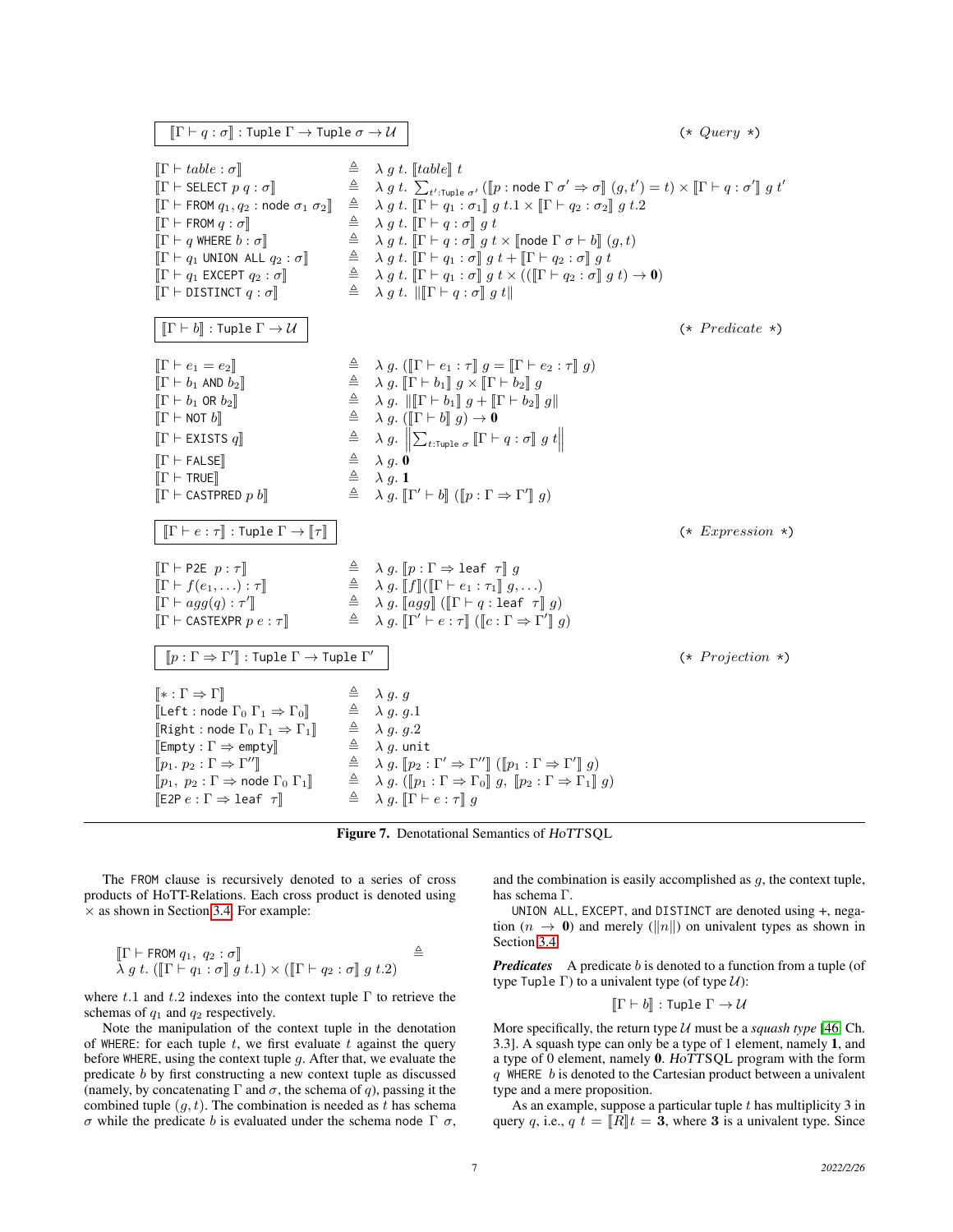predicates are denoted to propositions, applying the tuple to the predicate returns either 1 or 0, and the overall result of the query for tuple t is then either  $3 \times 0 = 0$ , or  $3 \times 1 = 1$ , i.e., a squash type.

*Expressions and Projections* A value expression e is denoted to a function from a tuple (of type Tuple Γ) to its data type, such as int and bool  $(\llbracket \tau \rrbracket)$ :

$$
[\![\Gamma \vdash e : \tau]\!] : \text{Tuple } \Gamma \to [\![\tau]\!]
$$

A projection p from  $\Gamma$  to  $\Gamma'$  is denoted to a function from a tuple of type Tuple  $\Gamma$  to a tuple of type Tuple  $\Gamma'$ .

$$
[\![p:\Gamma\Rightarrow\Gamma']\!]:\text{Tuple }\Gamma\to\text{Tuple }\Gamma'
$$

Projections are recursively defined. A projection can be composed by two projections using ".". The composition of two projection, " $p_1$ .  $p_2$ ", where  $p_1$  is a projection from  $\Gamma$  to  $\Gamma'$  and  $p_2$  is a projection from  $\Gamma'$  to  $\Gamma''$ , is denoted to a function from a tuple of type Tuple  $\Gamma$  to a tuple of type Tuple  $\Gamma''$  as follows:

$$
\lambda g. \llbracket p_2 : \Gamma' \Rightarrow \Gamma'' \rrbracket (\llbracket p_1 : \Gamma \Rightarrow \Gamma' \rrbracket g)
$$

We apply the denotation of  $p_1$ , which is a function of type Tuple  $\Gamma \rightarrow$  Tuple  $\Gamma'$ , to the argument of composed projection g, then apply the denotation of  $p_2$  to the result of application. A projection can also be combined by two projections using ",". The combining of two projection,  $p_1$ ,  $p_2$ , is denoted to:

$$
\lambda g. ([p_1 : \Gamma \Rightarrow \Gamma_0]] g, [p_2 : \Gamma \Rightarrow \Gamma_1]] g)
$$

where we apply the denotation of  $p_1$  and the denotation of  $p_2$  to the argument of combined projection  $(q)$  separately, and combine their results using the constructor of a pair.

#### <span id="page-7-1"></span>4.2 Denoting Derived HoTTSQL Constructs

HoTTSQL supports additional SQL features including group by, integrity constraints, and index. All such features are commonly utilized in query optimization.

*Grouping* Grouping is a widely-used relational operator that projects rows with a common value into separate groups, and applies an aggregation function (e.g., average) to each group. In SQL, this is supported via the GROUP BY operator that takes in the attribute names to form groups. HoTTSQL supports grouping by de-sugaring GROUP BY using correlated subqueries that returns a single attribute relation, and applying aggregation function to the resulting relation [\[6\]](#page-12-14). Below is an example of such rewrite expressed using SQL:

SELECT 
$$
k
$$
, SUM( $g$ ) FROM  $R$  GROUP BY  $k$   
rewrites to  $\Downarrow$   
SELECT DISTINCT  $k$ , SUM(SELECT  $g$  FROM  $R$   
WHERE  $R.k = R_1.k$ )  
FROM  $R$  AS  $R_1$ 

We will illustrate using grouping in rewrite rules in Sec. [5.1.2.](#page-8-2)

*Integrity Constraints* Integrity constraints are used in real-world database systems and facilitate various semantics-based query optimizations [\[15\]](#page-12-28). HoTTSQL supports two important integrity constraints: keys and functional dependency, through syntactic rewrite.

A *key constraint* requires an attribute to have unique values among all tuples in a relation. In  $HoTTSQL$ , a projection  $k$  is a key to the relation  $R$  if the following holds:

```
\nkey (k) (R) :=\n    [empty 
$$
\vdash
$$
 SELECT * FROM  $R : \sigma$ ] =\n    [empty  $\vdash$  SELECT Left. * FROM  $R$ ,  $R$ \n    WHERE (P2E Right.left. k) = (P2E Right  Right. k) :  $\sigma$ ] \n
```

To see why this definition satisfies the key constraint, note that  $k$  is a key in  $R$  if and only if  $R$  equals to its self-join on  $k$  after converting the result into a set using DISTINCT. Intuitively, if  $k$  is a key, then self-join of  $R$  on  $k$  will keep all the tuples of  $R$  with each tuple's multiplicity unchanged. Conversely, if  $R$  satisfies the self-join criteria, then attribute  $k$  holds unique values in  $R$  and is hence a key.

*Functional Dependencies* Keys are used in defining functional dependencies and indexes. A *functional dependency* constraint from attribute a to b requires that for any two tuples  $t_1$  and  $t_2$ in R,  $(t_1.a = t_2.a) \rightarrow (t_1.b = t_2.b)$  In HoTTSQL, two projections  $a$  and  $b$  forms a functional dependency in relation  $R$  if the following holds:

$$
\begin{aligned}\n\text{fd} \ (a \ b) \ (R) &:= \\
\text{key Left.} \ast \ [\text{empty} \vdash \text{DISTINCT} \ \text{SELECT} \ a, \ b \\
& \text{FROM} \ R : \text{node} \ (\text{leaf } \tau_a) \ (\text{leaf } \tau_b) \]\n\end{aligned}
$$

If  $a$  and  $b$  forms a functional dependency, then  $a$  should be a key in the relation the results from projecting  $a$  and  $b$  from  $R$  followed by de-duplication. The converse argument follows similarly.

*Index* An index on an attribute a is a data structure that speeds up the retrieval of tuples with a given value of  $a$  [\[18,](#page-12-29) Ch. 8].

To reason about rewrite rules that use indexes, we follow the idea that index can be treated as a logical relation rather than physical data structure from Tsatalos et al [\[49\]](#page-13-3). Since defining index as an relation requires a unique identifier of each tuple (analogous to a pointer to each tuple in the physical implementation of an index in database systems), we define index as a HoTTSQL query that projects on the a key of the relation and the index attribute. For example, if k is a key of relation R, an index I of R on attribute  $a$  can be defined as:

$$
\mathsf{index}(a, R) := \mathsf{SELECT} \ \ k, \ \ a \ \ \mathsf{FROM} \ \ R
$$

In Section [5.1.4,](#page-9-0) we show example rewrite rules that utilize indexes that are commonly used in query optimizers.

## <span id="page-7-0"></span>5. DOPCERT: A Verified System for Proving Rewrite Rules

To demonstrate the effectiveness of HoTTSQL, we implement DOPCERT, a system written in Coq for checking the equivalence of SQL rewrite rules. DOPCERT consists of four parts, 1) the denotational semantics of HoTTSQL, 2) a library consisting of lemmas and tactics that can be used as building blocks for constructing proofs of arbitrary rewrite rules, 3) a fully automated decision procedure for the equivalence of rewrite rules consisting only of conjunctive queries, and 4) a number of proofs of existing rewrite rules from the database literature and real world systems.

DOPCERT relies on the Homotopy Type Theory Coq library [\[24\]](#page-12-30). Its trusted code base contains 296 lines of specification of HoTTSQL. Its verified part contains 405 lines of library code (including the decision procedure for conjunctive queries), and 1094 lines of code that prove well known SQL rewrite rules.

In the following sections, we first show various rewrite rules and the lemmas they use from the DOPCERT library, and then explain our automated decision procedure.

#### 5.1 Proving Rewrite Rules in DOPCERT by Examples

We proved 23 rewrite rules from both the database literature and real world optimizers using HoTTSQL. Figure [8](#page-8-0) shows the number of rewrite rules that we proved in each category and the average lines of code (LOC) required per proof.

The following sections show a sampling of interesting rewrite rules in these categories. Sec [5.1.1](#page-8-1) shows how two basic rewrite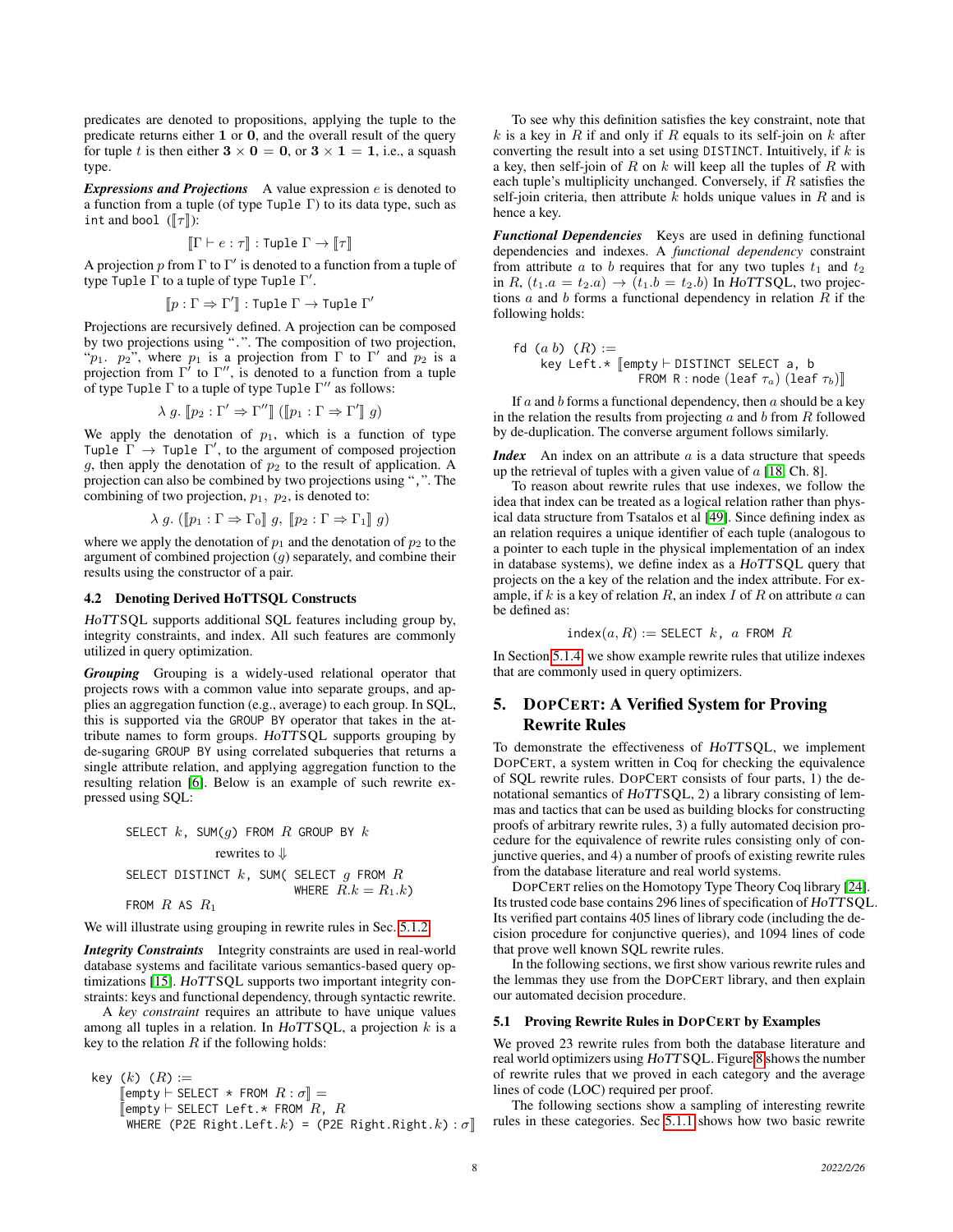| Category          | No. of rules                | $Avg. LOC$ (proof only) |
|-------------------|-----------------------------|-------------------------|
| Basic             | 8                           | 11.1                    |
| Aggregation       |                             | 50                      |
| Subquery          |                             | 17                      |
| Magic Set         |                             | 30.3                    |
| Index             |                             | 64                      |
| Conjunctive Query | $\mathcal{D}_{\mathcal{A}}$ | 1 (automatic)           |
| <b>Total</b>      | 23                          | 25.2                    |

<span id="page-8-0"></span>Figure 8. Rewrite rules proved

rules are proved. Sec [5.1.2](#page-8-2) shows how to prove a rewrite rule involving aggregation. Sec [5.1.3](#page-8-3) shows how to prove the magic set rewrite rules. Sec [5.1.4](#page-9-0) shows how to state a rewrite rule involving indexes.

## <span id="page-8-1"></span>5.1.1 Basic Rewrite Rules

Basic rewrites are simple rewrite rules that are fundamental building blocks of the rewriting system. These rewrites are also very effective in terms of reducing query execution time. We demonstrate how to prove the correctness of basic rewrite rules in DOPCERT using two examples: selection push down and commutativity of joins.

*Selection Push Down* Selection push down moves a selection (filter) directly after the scan of the input table to dramatically reduce the amount of data in the execution pipeline as early as possible. It is known as one of most powerful rules in database optimizers [\[18\]](#page-12-29). We formulate selection push down as the following rewrite rule in HoTTSQL:

$$
\begin{array}{lll} \texttt{[\Gamma} \vdash \texttt{SELECT} \; \ast \; \texttt{FROM} \; \; R \; \texttt{WHERE} \; \; p_1 \; \; \texttt{AND} \; \; p_2 \; \; : \sigma \texttt{]} & \equiv \\ \texttt{[\Gamma} \vdash \texttt{SELECT} \; \ast \; \texttt{FROM} \; \; R \; \texttt{WHERE} \; \; p_1) \; \texttt{WHERE} \; \; p_2 \; : \; \sigma \texttt{]} \end{array}
$$

This will be denoted to:

$$
\begin{array}{lcl}\n\lambda \, g \, t. & \left[ p_1 \right] \left[ g, t \right) \times \left[ p_2 \right] \left[ g, t \right) \times \left[ R \right] \, g \, t & \equiv \\
\lambda \, g \, t. & \left[ p_2 \right] \left[ g, t \right) \times \left( \left[ p_1 \right] \right] \left( g, t \right) \times \left[ R \right] \, g \, t \right)\n\end{array}
$$

The proof proceeds by functional extensionality <sup>[4](#page-8-4)</sup> and the associativity and commutativity of  $\times$ .

*Commutativity of Joins* Commutativity of joins allows an optimizer to rearrange the order of joins in order to get the join order with best performance. This is one of the most fundamental rewrite rules that almost every optimizer uses. We formulate the commutativity of joins in HoTTSQL as follows:

$$
\begin{aligned}\n[\Gamma \vdash \text{SELECT} \ast \text{ FROM } R, S : \text{node } \sigma_R \sigma_S] & \equiv \\
[\Gamma \vdash \text{SELECT Right} \cdot \text{Right} \cdot \text{Right} \cdot \text{Left} \cdot \star \text{ FROM } S, R : \text{node } \sigma_R \sigma_S]\n\end{aligned}
$$

Note that the select clause flips the tuples from  $S$  and  $R$ , such that the order of the tuples matches the original query. This will be denoted to:

$$
\lambda g t. \ [R] g t.1 \times [S] g t.2 \equiv
$$
\n
$$
\lambda g t. \ \sum_{t_1} [S] g t_1.1 \times [R] g t_1.2 \times ((t_1.2, t_1.1) = t)
$$

The proof uses Lemma [5.1](#page-8-5) provided by the DOPCERT library.

<span id="page-8-5"></span>**Lemma 5.1.** Let A inhabit U, and have  $P : A \rightarrow U$  be a type *family, then we have:*

$$
\sum_{x:A\times B} P x = \sum_{x:B\times A} P (x.2, x.1)
$$

Together with the fact that  $t_1 = (t_1.1, t_1.2)$ , the rewrite rule's right hand side becomes:

$$
\lambda \; g \; t. \; \sum_{t'} \llbracket S \rrbracket \; g \; t'.2 \times \llbracket R \rrbracket \; g \; t'.1 \times (t'=t)
$$

The proof then uses Lemma [5.2](#page-8-6) provided by the DOPCERT library.

<span id="page-8-6"></span>**Lemma 5.2.** *Let* A *and* B *inhabit* U, *and have*  $P: A \times B \rightarrow U$ , *then we have:*

$$
P x = \sum_{x'} P x' \times (x' = x)
$$

After applying Lemma [5.2,](#page-8-6) the right hand side becomes the following, and we can finish the proof by applying commutativity of  $\times$ :

$$
\lambda g t. \llbracket S \rrbracket g t. 2 \times \llbracket R \rrbracket g t. 1
$$

#### <span id="page-8-2"></span>5.1.2 Aggregation and Group By Rewrite Rules

Aggregation and Group By are widely used in analytic queries [\[9\]](#page-12-21). The standard data analytic benchmark TPC-H [\[48\]](#page-12-31) has 16 queries with group by and 21 queries with aggregation out of a total of 22 queries. Following is an example rewrite rule for aggregate queries. The query on the left-hand side groups the relation  $R$  by the column  $k$ , sums all values in the  $b$  column for each resulting partition, and then removes all results except the partition whose column  $k$  is equal to the constant l. This can be rewritten to the faster query that first removes all tuples from R whose column  $k \neq l$ , and then computes the sum.

$$
\begin{bmatrix} \Gamma \vdash \text{SELECT} \ast \text{ FROM (SELECT} \ k, \text{ SUM}(b) \text{ FROM } R \text{ GROUP BY } k \end{bmatrix}
$$
\n
$$
\begin{bmatrix} \text{WHERE} \ (\text{P2E} \ k) = l : \sigma \end{bmatrix} \equiv
$$
\n
$$
\begin{bmatrix} \Gamma \vdash \text{SE} \ \text{EC} \ \text{FC} \ k, \text{ SIM}(b) \ \text{FROM} \ R \ \text{WHERE} \ (\text{P2E} \ k) = l \ \text{CPOIIP BY } k \end{bmatrix}
$$

$$
[\![\Gamma \vdash \mathsf{SELECT}\ \; k\,,\, \mathsf{SUM}(b)\ \mathsf{FROM}\ \; R\ \mathsf{WHERE}\ \;(\mathsf{P2E}\ \; k) = l\ \mathsf{GROUP}\ \mathsf{BY}\ \; k\ \; : \sigma]\!]
$$

As shown in Sec. [4.2,](#page-7-1) we use a correlated subquery and a unary aggregate function (which takes a HoTTSQL query as its input) to represent aggregation on group by SQL queries. After de-sugaring, the group by query becomes SELECT DISTINCT . . .. The rule will thus be denoted to:

$$
\lambda g t. (t.1 = [l]) \times ||\sum_{t_1} [R] t_1 \times (t.1 = [k]] t_1) \times (t.2 = [[\text{SUM}]] (\lambda t'. \sum_{t_2} ([k]] t_1 = [k]] t_2) \times ([[k]] t_2 \times ([b]] t_1 = t'))||
$$
  
\n
$$
\equiv \lambda g t. ||\sum_{t_1} ([k]] t_1 = [[l]) \times [[R]] t_1 \times (t.1 = [[k]] t_1) \times (t.2 = [[\text{SUM}]] (\lambda t'. \sum_{t_2} ([k]] t_1 = [[k]] t_2) \times ([k]] t_2 = [[l]]) \times ([[k]] t_1 = t'))||
$$

The proof proceeds by functional extensionality, after which both sides become squash types. The proof then uses the fundamental lemma about squash types, where for all squash types A and B,  $(A \leftrightarrow B) \Rightarrow (A = B)$ . It thus suffices to prove by cases the bi-implication  $(\leftrightarrow)$  of both sides. In both cases, instantiate  $t_1$  with  $t_1$  ( $t_1$  is the witness of the  $\Sigma$  hypothesis). It follows that  $t \cdot 1 = [l] = [k] t_1$ , and thus that  $[k] t_2 = [l]$  inside SUM.

#### <span id="page-8-3"></span>5.1.3 Magic Set Rewrite Rules

Magic set rewrites are well known rewrite rules that were originally used in the recursive query processing in deductive databases [\[2,](#page-12-23) [41\]](#page-12-32). It was then used for rewriting complex decision support queries and has been implemented in commercial systems such as IBM's DB2 database [\[36,](#page-12-1) [44\]](#page-12-3). Below is an example of a complex magic set rewrite from [\[44\]](#page-12-3). Original Query:

<span id="page-8-4"></span><sup>4</sup> Function extensionality is implied by the Univalence Axiom.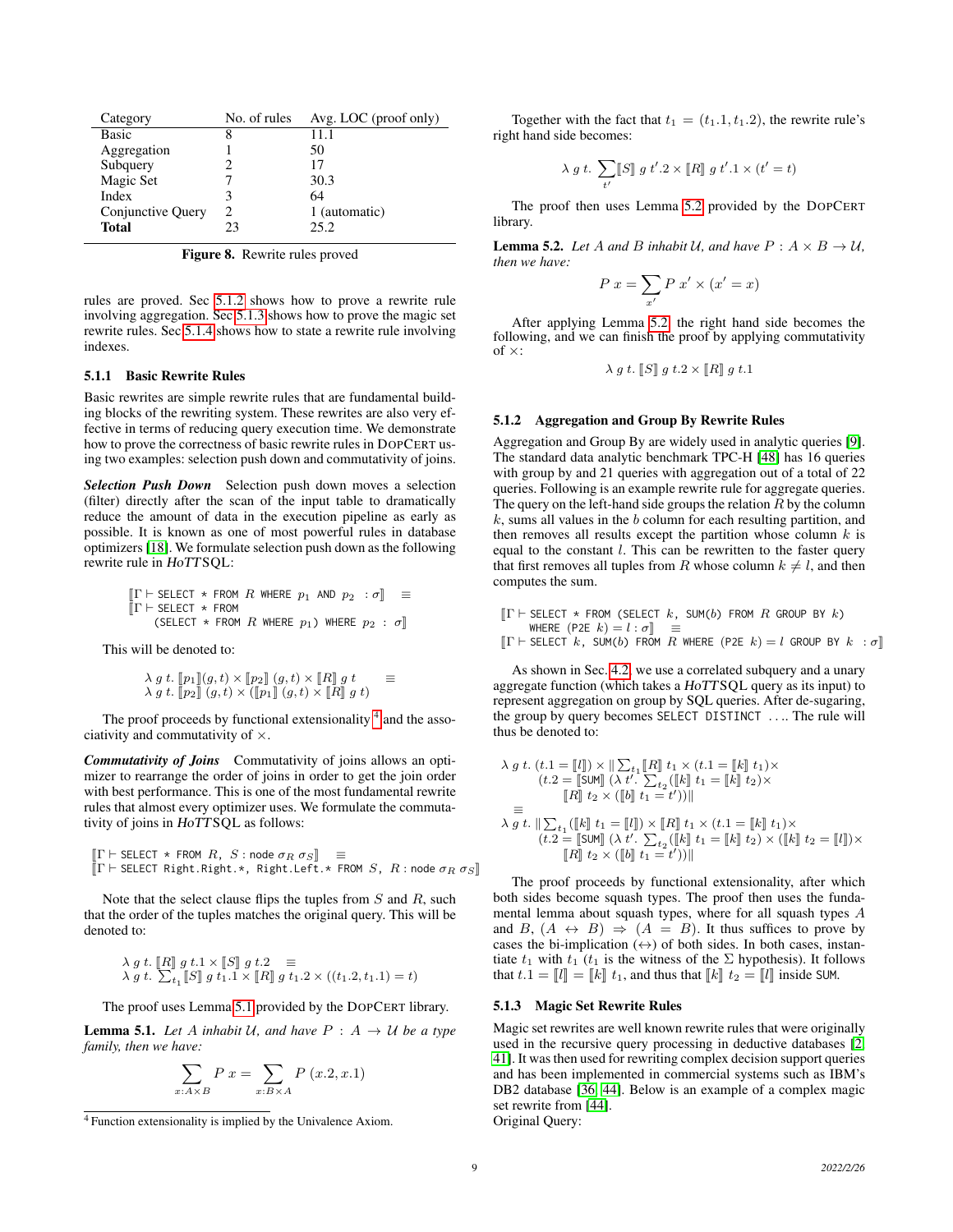CREATE VIEW  $DepAvgSal$  AS (SELECT  $E.did$ , AVG $(E.sal)$  AS  $avgsal$  FROM  $Emp E$ GROUP BY  $E.did$ ); SELECT E.eid, E.sal FROM Emp E, Dept D, DepAvgSal V WHERE  $E.did = D.did$  AND  $E.did = V.did$  AND  $E.age < 30$ 

AND  $D.budget > 100000$  AND  $E.sal > V.avgsal$ 

#### Rewritten Query:

```
CREATE VIEW PartialResult AS
    (SELECT E.eid, E.sal, E.did FROM Emp E, Dept D
    WHERE E.did = D.did AND E.age < 30 AND
        D.budget > 100000;
CREATE VIEW Filter AS
    (SELECT DISTINCT P.did FROM PartialResult P);
CREATE VIEW LimitedDepAvgSal AS
    (SELECT F.did, AVG(E.sal) AS avgsalFROM Filter F, Emp EWHERE E.did = F.didGROUP BY F.did);
SELECT P.eid, P.sal
{\small \textsf{FROM}\; Partial Result\;P,\; LimitedDepAvgSal\;V}WHERE P.did = V.did AND P.sal > V.avgsal
```
This query aims to find each young employee in a big department (D.budget  $> 100000$ ) whose salary is higher then the average salary in her department. Magic set rewrites use the fact that only the average salary of departments that are big and have young employees need to be computed. As described in [\[44\]](#page-12-3), all magic set rewrites can be composed from just three basic rewrite rules on semijoins, namely introduction of  $\theta$ -semijoin, pushing  $\theta$ -semijoin through join, and pushing  $\theta$ -semijoin through aggregation.

Following, we show how to state all three rewrite rules using DOPCERT, and show how to prove two. We firstly define  $\theta$ semijoin as a syntactic rewrite in HoTTSQL:

A SEMIJOIN B ON  $\theta \triangleq$ SELECT \* FROM  $A$  where exists (select \* From  $B$  where  $\theta$ )

*Introduction of* θ*-semijoin* This rules shows how to introduce semijoin from join and selection. Using semijoin algebra notation, this rewrite can be expressed as follows:

$$
R_1 \bowtie_{\theta} R_2 \equiv R_1 \bowtie_{\theta} (R_2 \bowtie_{\theta} R_1)
$$

Using HoTTSQL, the rewrite can be expressed as follows:

 $[T \vdash \text{SELECT } * \text{ FROM } R_2, R_1 \text{ WHERE } \theta : \sigma]$   $\equiv$ <br> $[T \vdash \text{SEI ECT } * \text{ FROM } (R_2 \text{ SEMI IOTH } R_1 \text{ ON } \theta)$   $\equiv$  $\llbracket \Gamma \vdash \textup{SELECT} * \textup{ FROM } (R_2 \textup{ SEMIJOIN } R_1 \textup{ ON } \theta), R_1 \textup{ WHERE } \theta : \sigma \rrbracket$ 

which is denoted to:

λ g t. <sup>J</sup>θ<sup>K</sup> (g, t) <sup>×</sup> <sup>J</sup>R2<sup>K</sup> g t.<sup>1</sup> <sup>×</sup> <sup>J</sup>R1<sup>K</sup> g t.<sup>2</sup> <sup>≡</sup> λ g t. <sup>J</sup> <sup>θ</sup><sup>K</sup> (g, t) <sup>×</sup> <sup>J</sup>R2<sup>K</sup> g t.<sup>1</sup> <sup>×</sup> <sup>J</sup>R1<sup>K</sup> g t.<sup>2</sup> <sup>×</sup> P t1 <sup>J</sup>θ<sup>K</sup> (g, (t.1, t1)) <sup>×</sup> <sup>J</sup>R1<sup>K</sup> g t<sup>1</sup> 

The proof uses Lemma [5.3](#page-9-1) provided by the DOPCERT library.

<span id="page-9-1"></span>**Lemma 5.3.**  $\forall P, T : U$ *, where P* is either **0** or **1***, we have:* 

$$
(T \to P) \Rightarrow ((T \times P) = T)
$$

*Proof.* Intuitively, this can be proven by cases on  $T$ . If  $T$  is inhabited, then P holds by assumption, and  $T \times 1 = T$ . If  $T = 0$ , then  $\mathbf{0} \times P = \mathbf{0}$ . П

Using this lemma, it remains to be shown that  $[\![\theta]\!]$   $(g, t)$  and  $\llbracket R_2 \rrbracket g t.1$  and  $\llbracket R_1 \rrbracket g t.2$  imply  $\llbracket \sum_{t_1} \llbracket \theta \rrbracket (g,(t.1,t_1)) \times \llbracket R_1 \rrbracket g t_1 \rrbracket$ . We show this by instantiating  $t_1$  with  $t.2$ , and then by hypotheses.

*Pushing* θ*-semijoin through join* The second rule in magic set rewrites is the rule for pushing θ-semijoin through join, represented in semijoin algebra as:

$$
(R_1 \bowtie_{\theta_1} R_2) \bowtie_{\theta_2} R_3 \equiv (R_1 \bowtie_{\theta_1} R'_2) \bowtie_{\theta_2} R_3
$$
where  $R'_2 = E_2 \bowtie_{\theta_1 \wedge \theta_2} (R_1 \bowtie R_3)$ . This rule can be written in *HOTTSQL* as below:

$$
\lambda g t. \text{ [T} \vdash (\text{SELECT} \ast \text{ FROM } R_1, R_2 \text{ WHERE } \theta_1) \newline \text{SEMJOIN } R_3 \text{ ON } \theta_2 : \text{node } \sigma_1 \sigma_2 \text{]} \equiv \newline \lambda g t. \text{ [T} \vdash (\text{SELECT} \ast \text{ FROM } R_1, (R_2 \text{ SEMIJOIN } (\text{FROM } R_1, R_3) \text{ ON } \theta_1 \text{ AND } \theta_2) \newline \text{WHERE } \theta_1) \text{ SEMIJOIN } R_3 \text{ ON } \theta_2 : \text{node } \sigma_1 \sigma_2 \text{]}
$$

The rule is denoted to:

$$
\lambda g t. \left\| \sum_{t_1} [\![\theta_2]\!] \right. (g, (t, t_1)) \times [\![R_3]\!] \, g t_1 \right\| \times \n\lambda g t. \left\| \sum_{t_1} [\![\theta_2]\!] \right. (g, (t, t_1)) \times [\![R_3]\!] \, g t_1 \times \n\lambda g t. \left\| \sum_{t_1} [\![\theta_2]\!] \right. (g, (t, t_1)) \times [\![R_3]\!] \, g t_1 \right\| \times \n\left\| \theta_1 \right\| (g, t) \times [\![R_1]\!] \, g t_1 \times [\![R_2]\!] \, g t_2 \times \n\left\| \sum_{t_1} [\![\theta_1]\!] \right. (g, (t_1.1, t.2)) \times [\![\theta_2]\!] \left. (g, ((t_1.1, t.2), t_1.2)) \right\| \times [\![R_1]\!] \, g t_1 \cdot 1 \times [\![R_3]\!] \, g t_1 \cdot 2 \parallel
$$

We can prove this rule by using a similar approach to the one used to prove introduction of  $\theta$ -semijoin: rewriting the right hand side using Lemma [5.3.](#page-9-1) and then instantiating  $t_1$  with  $(t.1, t_1)$   $(t_1$  is the witness of the  $\Sigma$  hypothesis).

*Pushing* θ*-semijoin through aggregation* The final rule is pushing  $\theta$ -semijoin through aggregation:

$$
_{\bar{g}}\mathcal{F}_{\bar{f}}(R_1) \ltimes_{c_1=c_2} R_2 \equiv_{\bar{g}} \mathcal{F}_{\bar{f}}(R_1 \ltimes_{c_1=c_2} R_2)
$$

where  $_{\bar{g}}\mathcal{F}_{\bar{f}}$  is a grouping/aggregation operator ( $_{\bar{g}}\mathcal{F}_{\bar{f}}$  was firstly defined in [\[44\]](#page-12-3)), and  $\bar{g}$  denotes the group by attributes and  $\bar{f}$  denotes the aggregation function. In this rule, one extra condition is that  $c_1$ is from the attributes in  $\bar{g}$  and  $c_2$  is from the attributes of  $R_2$ . This rule can be written in HoTTSQL as below:

$$
\begin{array}{ll}\n[\Gamma \vdash (\text{SELECT } c_1, \text{ COUNT}(a) \text{ FROM } R_1 \text{ GROUP BY } c_1) \\
 & \text{SEMJOIN } R_2 \text{ ON } c_1 = c_2 : \sigma \mathbb{I} \equiv \\
[\Gamma \vdash \text{SELECT } c_1, \text{ COUNT}(a) \\
 & \text{FROM } (R_1 \text{ SEMIJOIN } R_2 \text{ ON } c_1 = c_2) \text{ GROUP BY } c_1 : \sigma \mathbb{I}\n\end{array}
$$

We omit the proof here for brevity.

#### <span id="page-9-0"></span>5.1.4 Index Rewrite Rules

As introduced in Section [4.2,](#page-7-1) we define an index as a HoTTSQL query that projects on the indexed attribute and the primary key of a relation. Assuming  $k$  is the primary key of relation  $R$ , and  $I$  is an index on column a:

$$
I := \mathsf{SELECT} \ k, \ a \ \mathsf{FROM} \ R
$$

We prove the following common rewrite rule that converts a full table scan to a lookup on an index and a join:

$$
\begin{aligned}\n[\Gamma \vdash \text{SELECT} \ast \text{ FROM } R \text{ WHERE } a = l : \sigma] & \equiv \\
[\Gamma \vdash \text{SELECT} \ast \text{ FROM } I, R \\
&\text{WHERE } a = l \text{ AND Right}.\text{Left}.k = \text{Right}.\text{Right}.k : \sigma]\n\end{aligned}
$$

We omit the proof here for brevity.

#### 5.2 Automated Decision Procedure for Conjunctive Queries

The equivalence of two SQL queries is in general undecidable. Figure [9](#page-10-1) shows the complexities of deciding containment and equivalence of subclasses of SQL. The most well-known subclass are conjunctive queries, which are of the form DISTINCT SELECT  $p$  FROM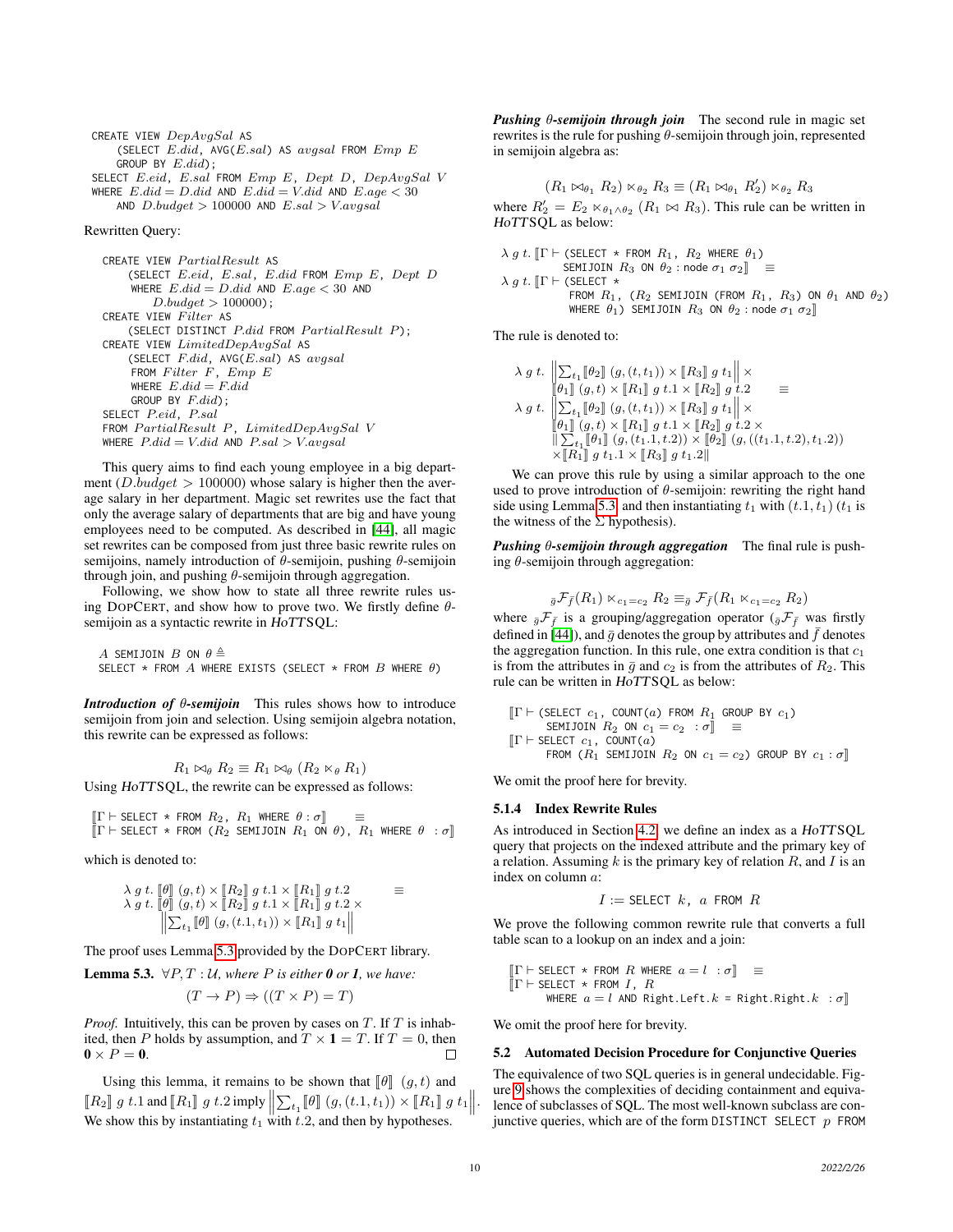|                                                     | Containment (Set)        | Containment (Bag) | Equivalence (Set)        | Equivalence (Bag)      |
|-----------------------------------------------------|--------------------------|-------------------|--------------------------|------------------------|
| <b>Conjunctive Queries</b>                          | $NP$ -Complete $[8]$     | Open              | NP-Complete [8]          | Graph Isomorphism [10] |
| Union of Conjunctive Oueries                        | $NP$ -Complete [42]      | Undecidable [27]  | NP-Complete [42]         | Open                   |
| Conjunctive Query with $\neq$ , $\geq$ , and $\leq$ | $\Pi_2^p$ -Complete [52] | Undecidable [29]  | $\Pi_2^p$ -Complete [52] | Undecidable [29]       |
| First Order (SOL) Oueries                           | Undecidable [47]         | Undecidable       | Undecidable              | Undecidable            |

<span id="page-10-1"></span>Figure 9. Complexities of Query Containment and Equivalence



<span id="page-10-2"></span>Figure 10. The mappings found to prove the conjunctive query example, blue lines show the mapping found to prove left  $\rightarrow$  right, red lines show the mapping found to prove right  $\rightarrow$  left.

q WHERE  $b$ , where  $p$  is a sequence of arbitrarily many attribute projections,  $q$  is the cross product of arbitrarily many input relations, and b is a conjunct consisting of arbitrarily many equality predicates between attribute projections.

We implement a decision procedure to automatically prove the equivalence of conjunctive queries in HoTTSQL. After denoting the HoTTSQL query to UNINOMIAL, the decision procedure automates steps similar to the proof in Section [5.1.2.](#page-8-2) First, after applying functional extensionality, both sides become squash types due to the DISTINCT clause. The procedure then applies the fundamental lemma about squash types  $\forall AB, (A \leftrightarrow B) \Rightarrow$  $(A = B)$ . In both cases of the resulting bi-implication, the procedure tries all possible instantiations of the  $\Sigma$ , which is due to the SELECT clause. This search for the correct instantiation is implemented using Ltac's built-in backtracking support. The procedure then rewrites all equalities and tries to discharge the proof by direct application of hypotheses.

The following is an example of two equivalent conjunctive SQL queries that we can solve using our decision procedure:

SELECT DISTINCT  $x.c_1$  FROM  $R_1$  AS  $x$ ,  $R_2$  AS  $y$ WHERE  $x.c_2 = y.c_3$ SELECT DISTINCT  $x.c_1$  FROM  $R_1$  AS  $x$ ,  $R_1$  AS  $y$ ,  $R_2$  AS  $z$ WHERE  $x.c_1 = y.c_1$  AND  $x.c_2 = z.c_3$ 

The same queries can be expressed in HoTTSQL as follows, where the schema of  $R_i$  is  $\sigma_{R_i}$ :

$$
\begin{array}{ll}\n[\Gamma \vdash \texttt{DISTINCT} \ \texttt{SELECT Right}.\texttt{Left}.c_1 \ \texttt{ FROM } R_1, \ R_2 \\
 & \texttt{WHERE Right}.\texttt{Left}.c_2 = \texttt{Right}.\texttt{Right}.c_3 : \sigma] \end{array} \equiv \n[\Gamma \vdash \texttt{DISTINCT} \ \texttt{SELECT Right}.\texttt{Left}.\texttt{Left}.c_1 \\
 & \texttt{FROM (FROM } R_1, \ R_1), \ R_2 \\
 & \texttt{WHERE Right}.\texttt{Left}.\texttt{Left}.c_1 = \texttt{Right}.\texttt{Left}.\texttt{Right}.c_1 \ \texttt{AND} \\
 & \texttt{Right}.\texttt{Left}.\texttt{Left}.c_2 = \texttt{Right}.\texttt{Right}.c_3 : \sigma]\n\end{array}
$$

which is denoted as:  
\n
$$
\begin{array}{l} \lambda \, g \, t. \parallel \sum_{t_1} \llbracket R_1 \rrbracket \, g t_1.1 \times \llbracket R_2 \rrbracket \, g \, t_1.2 \times \\ \quad \ \ (\llbracket c_2 \rrbracket \, t_1.1 = \llbracket c_3 \rrbracket \, t_1.2) \times \\ \quad \ \ (\llbracket c_1 \rrbracket \, t_1.1 = t) \times \parallel \quad \ \ \equiv \\ \quad \ \ \lambda \, g \, t. \parallel \sum_{t_1} \llbracket R_1 \rrbracket \, g \, t_1.1.1 \times \llbracket R_1 \rrbracket \, g \, t_1.1.2 \times \llbracket R_2 \rrbracket \, g \, t_1.2 \times \\ \quad \ \ (\llbracket c_1 \rrbracket \, t_1.1.1 = \llbracket c_1 \rrbracket \, t_1.1.2) \times (\llbracket c_2 \rrbracket \, t_1.1.1 = \llbracket c_3 \rrbracket \, t_1.2) \times \\ \quad \ \ (\llbracket c_1 \rrbracket \, t_1.1.1 = t) \parallel \end{array}
$$

The decision procedure turns this goal into a bi-implication, which it proves by cases. For the  $\rightarrow$  case, the decision procedure destructs the available  $\Sigma$  witness into tuple  $t_x$  from  $R_1$  and  $t_y$  from  $R_2$  and tries all instantiations of  $t_1$  using these tuples. The instantiation  $t_1 = ((t_x, t_x), t_y)$  allows the procedure to complete the proof after rewriting all equalities. For the  $\leftarrow$  case, the available tuples are  $t_x$  from  $R_1$ ,  $t_y$  from  $R_1$ , and  $t_z$  from  $R_2$ . The instantiation  $t_1 = (t_x, t_z)$  allows the procedure to complete the proof after rewriting all equalities. This assignment is visualized in Figure [10.](#page-10-2)

## <span id="page-10-0"></span>6. Related Work

## 6.1 Query Rewriting

Query rewriting based on equivalence rules is an essential part of modern query optimizers. Rewrite rules are either fired by a forward chaining rule engine in a Starburst optimizer framework [\[25,](#page-12-37) [40\]](#page-12-38), or are used universally to represent the search space in Exodus [\[21\]](#page-12-39) and its successors, including Volcano [\[22\]](#page-12-40) and Cascades [\[20\]](#page-12-41).

Using DOPCERT, we formally prove a series of rewrite rules from the database literature. Those rules include basic algebraic rewrites such as selection push down [\[50\]](#page-13-5), rewrite rules using indexes [\[18\]](#page-12-29), and unnesting aggregates with joins [\[37\]](#page-12-2). We are able to prove one of the most complicated rewrite rules that is also widely used in practice: magic set rewrites [\[2,](#page-12-23) [36,](#page-12-1) [44\]](#page-12-3). Magic set rewrites involve many SQL features such as correlated subqueries, aggregation and group by. To our best knowledge, its correctness has not been formally proven before.

DOPCERT automates proving rewrite rules on decidable fragments of SQL. According to Codd's theorem [\[14\]](#page-12-42), relational algebra and relational calculus (formulas of first-order logic on database instances) are equivalent in expressive power. Thus, the equivalence between two SQL queries is in general undecidable [\[47\]](#page-12-36). Extensive research has been done to study the complexity of containment and equivalence of fragments of SQL queries under bag semantics and set semantics [\[8,](#page-12-16) [10,](#page-12-33) [19,](#page-12-17) [27,](#page-12-34) [29,](#page-12-35) [42,](#page-12-18) [52\]](#page-13-4). We list the results in Figure [9.](#page-10-1)

#### 6.2 SQL Semantics

SQL is the de-facto language for relational database systems. Although the SQL language is an ANSI/ISO standard [\[28\]](#page-12-10), it is loosely described in English and leads to conflicting interpretations [\[16\]](#page-12-11). Previous related formalizations of various fragments of SQL include relational algebra [\[1\]](#page-12-13), comprehension syntax [\[6\]](#page-12-14), and recursive and non-recursive Datalog [\[10\]](#page-12-33). These formalisms are not suited for rigorous reasoning about the correctness of real world rewrite rules since they mostly focus exclusively on set semantics. In addition, in order to express rewrite rules in these formalism, non-trivial transformation from SQL are required.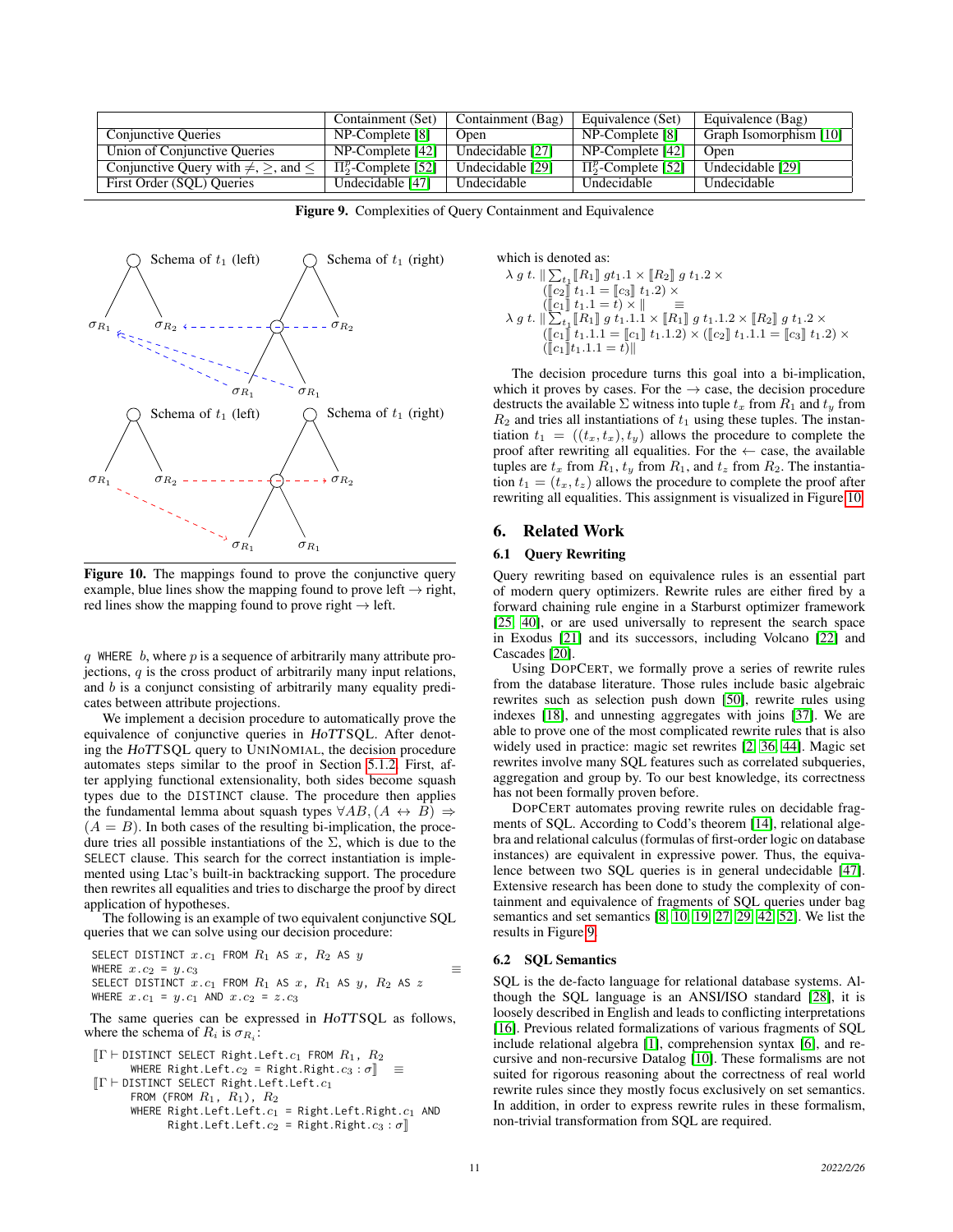Previous SQL formalizations in proof systems include [\[4,](#page-12-43) [35,](#page-12-12) [53,](#page-13-0) [54\]](#page-13-1). In [\[53,](#page-13-0) [54\]](#page-13-1), SQL semantics are encoded in the Z3 SMT solver for test generation. In [\[35\]](#page-12-12), an end to end verified prototype database system is implemented in Coq. In [\[4\]](#page-12-43), a relational data model and relational algebra are implemented in Coq. Compared with [\[4,](#page-12-43) [35\]](#page-12-12), HoTTSQL covers all important SQL feature such as bags, aggregation, group by, indexes, and correlated subqueries. As a result, we are able to express a wide range of rewrite rules. Unlike [\[35\]](#page-12-12), we did not build an end to end formally verified database system.

In HoTTSQL, SQL features like aggregation on group by and indexes are supported through syntactic rewrites. Rewriting aggregation on group by using aggregation on relations and correlated subqueries is based on [\[6\]](#page-12-14). We use logical relation to represent indexes in HoTTSQL. This was firstly proposed by Tastalos et al [\[49\]](#page-13-3).

#### 6.3 Related Formal Semantics in Proof Systems

In the past decades, a number of formal semantics in different application domains were developed using proof systems for software verification. The CompCert compiler [\[32\]](#page-12-9) specifies the semantics of a subset of C in Coq and provides machine checkable proofs of the correctness of compilation. HALO denotes Haskell to first-order logic for static verification of contracts [\[55\]](#page-13-6). Bagpipe [\[56\]](#page-13-7) developed formal semantics for the Border Gateway Protocol (BGP) to check the correctness of BGP configurations. SEL4 [\[31\]](#page-12-8) formally specifies the functional correctness of an OS kernel in Isabelle/HOL and developed a verified OS kernel. FSCQ [\[11\]](#page-12-7) builds a crash safe file system using an encoding of crash Hoare logic in Coq. With formal semantics in proof systems, there are more verified system developed such as Verdi [\[57\]](#page-13-8), Verve [\[58\]](#page-13-9), Bedrock [\[12\]](#page-12-44) and Ironclad [\[26\]](#page-12-45).

## <span id="page-11-0"></span>7. Discussion

Limitations Our system does currently not support three SQL features: NULL's with their associated three-valued-logic, outer joins, and windows functions. However, all can be expressed in HoTTSQL, at the cost of some added complexity, as we explain now.

When any argument to an expression is NULL, then the expression's output is NULL; this feature can easily be supported by modifying the external operators. When an argument of a comparison predicate is NULL, then the resulting predicate has value unknown, and SQL uses three valued logic to compute predicates: it defines  $0 = false, 1/2 = unknown, 1 = true, and the logical operators$ x and  $y = min(x, y)$ , x or  $y = max(x, y)$ , not $(x) = 1 - x$ ; a select-from-where query returns all tuples for which the wherepredicate evaluates to true (i.e. not false or unknown). As a consequence, the law of excluded middle fails, for example the query:

SELECT 
$$
\star
$$
 FROM  $R$  WHERE  $a = 5$  or  $a \neq 5$ 

is not equivalent to SELECT  $*$  FROM  $R$ . This, too, could be currently expressed HoTTSQL by encoding the predicates as external functions that implement the 3-valued logic. However, by doing so one hides from the rewrite rules the equality predicate, which plays a key role in joins. In future versions, we plan to offer native support for NULL's, to simplify the task of proving rewrite rules over relations with NULLs.

Both outer joins and windows functions are directly expressible in HoTTSQL. For example, a left outer join of two relations  $R(a, b), S(b, c)$  can be expressed by first joining R and S on b, and union-ing the result with

> SELECT  $R.*$ , NULL FROM  $S$  EXCEPT SELECT  $R.*$ , NULL FROM S WHERE  $R.b = S.b$

A direct implementation in HoTTSQL would basically have to follow the same definition of left outer joins.

Finite v.s. Infinite Semantics Recall that our semantics extends the standard bag semantics of SQL in two ways: we allow a relation to have infinitely many distinct elements, and we allow each element to have an infinite multiplicity. To the best of our knowledge, our system is the first that interprets SQL over infinite relations. This has two consequences. First, our system cannot check the equivalence of two SQL expressions that return the same results on all finite relations, but differ on some infinite relations. It is well-known that there exists First Order sentences, called *infinity axioms*, that do not admit any finite model, but admit infinite models. For example [\[5,](#page-12-46) pp.307] the sentence  $\varphi \equiv \forall x \exists y \forall z (\neg R(x, x) \land R(x, y) \land (R(y, z) \rightarrow R(x, z)))$  is an infinity axiom. It is possible to write a SQL query that checks  $\varphi$ , then returns the empty set if  $\varphi$  is false, or returns a set consisting of a single value (say, 1) if  $\varphi$  is true: call this query  $Q_1$ . Call  $Q_2$  the query SELECT DISTINCT 1 FROM R WHERE 2=3. Then  $Q_1 = Q_2$ over all finite relations, but  $Q_1 \neq Q_2$  not over infinite relations. Thus, one possible disadvantage of our semantics is that we cannot prove equivalence of queries that encode infinity axioms. However, none of the optimization rules that we found in the literature, and discussed in this paper, encode an infinity axiom. Hence we argue that, for practical purposes, extending the semantics to infinite relations is a small price to pay for the added simplicity of the equivalence proofs. Second, by generalizing SQL queries to both finite and infinite relations we make our system theoretically complete: if two queries are equivalent then, by Gödel's completeness theorem, there exists a proof of their equivalence. Finding the proof is undecidable (it is recursively enumerable, r.e.): our system does not search for the proof, instead the user has to find it, and our system will verify it. Contrast this with a system whose semantics is based on finite relations: such a system cannot have a complete proof system for SQL query equivalence. Indeed, if such a complete proof system existed, then SQL query equivalence would be r.e. (since we can enumerate all proofs and search for a proof of  $Q_1 = Q_2$ ), and therefore equivalence would be decidable (since it is also cor.e., because we can enumerate all finite relations, searching for an input s.t.  $Q_1 \neq Q_2$ ). However, by Trakthenbrot's, query equivalence is undecidable. Recall that Trakthenbrot's theorem [\[34,](#page-12-47) [47\]](#page-12-36) states that the problem *given an FO sentence*  $\varphi$ *, check if*  $\varphi$  *has a finite model* is undecidable. We can reduce this problem to query equivalence by defining  $Q_1$  to be a query that checks checks  $\varphi$  and returns the empty set if  $\varphi$  is false, or returns some non-empty set if  $\varphi$  is true, and defining  $Q_2$  to be the query that always returns the empty set (as above), then checking  $Q_1 \equiv Q_2$ ). Thus, by extending our semantics to infinite relations we guarantee that, whenever two queries are equivalent, there exists a proof of their equivalence.

## <span id="page-11-1"></span>8. Conclusion

We have described DOPCERT, a system for proving equivalence of SQL rewrite rules. In support of DOPCERT, we defined a formal language HoTTSQL, following closely SQL's syntax. Our semantics extends that of SQL from finite relations to infinite relations, and uses univalent types from Homotopy Type Theory to represent and prove equality of cardinal numbers (finite and infinite). We have demonstrated the power and flexibility of DOPCERT by proving the correctness of several powerful optimization rules found in the database literature.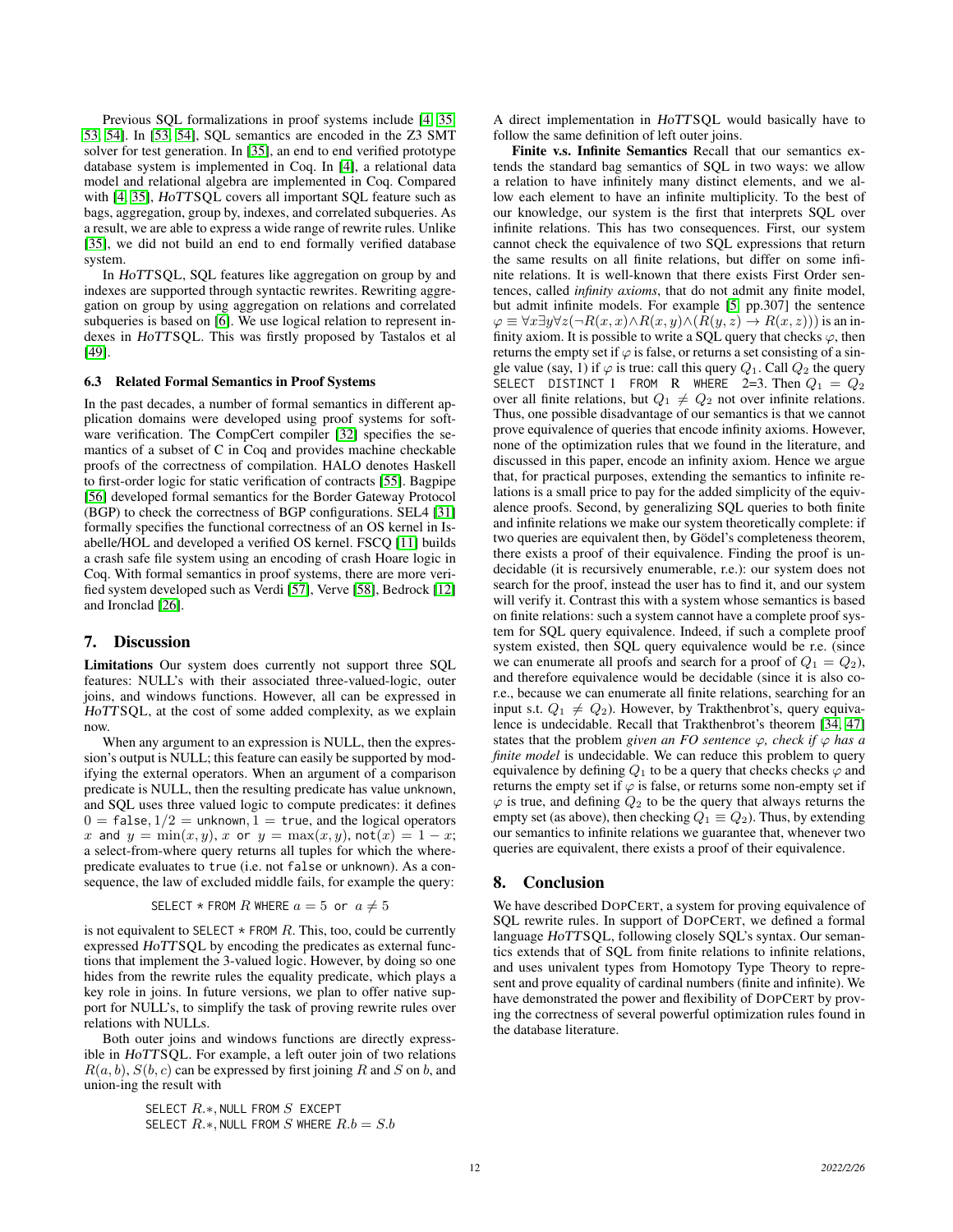## References

- <span id="page-12-13"></span>[1] S. Abiteboul, R. Hull, and V. Vianu. *Foundations of Databases*. Addison-Wesley, 1995. URL <http://webdam.inria.fr/Alice/>.
- <span id="page-12-23"></span>[2] F. Bancilhon, D. Maier, Y. Sagiv, and J. D. Ullman. Magic sets and other strange ways to implement logic programs. In *PODS*, pages 1– 15, 1986.
- <span id="page-12-26"></span>[3] B. Barras, B. Grégoire, A. Mahboubi, and L. Théry. Coq reference manual chapter 25: The ring and field tactic families. [https://coq.](https://coq.inria.fr/refman/Reference-Manual028.html) [inria.fr/refman/Reference-Manual028.html](https://coq.inria.fr/refman/Reference-Manual028.html).
- <span id="page-12-43"></span>[4] V. Benzaken, E. Contejean, and S. Dumbrava. A coq formalization of the relational data model. In *ESOP*, pages 189–208, 2014.
- <span id="page-12-46"></span>[5] E. Börger, E. Grädel, and Y. Gurevich. *The Classical Decision Problem*. Perspectives in Mathematical Logic. Springer, 1997.
- <span id="page-12-14"></span>[6] P. Buneman, L. Libkin, D. Suciu, V. Tannen, and L. Wong. Comprehension syntax. *SIGMOD Record*, 23(1):87–96, 1994.
- <span id="page-12-24"></span>[7] P. Buneman, S. A. Naqvi, V. Tannen, and L. Wong. Principles of programming with complex objects and collection types. *Theor. Comput. Sci.*, 149(1):3–48, 1995.
- <span id="page-12-16"></span>[8] A. K. Chandra and P. M. Merlin. Optimal implementation of conjunctive queries in relational data bases. In *STOC*, pages 77–90. ACM, 1977.
- <span id="page-12-21"></span>[9] S. Chaudhuri and U. Dayal. An overview of data warehousing and OLAP technology. *SIGMOD Record*, 26(1):65–74, 1997.
- <span id="page-12-33"></span>[10] S. Chaudhuri and M. Y. Vardi. On the complexity of equivalence between recursive and nonrecursive datalog programs. In *PODS*, pages 107–116. ACM Press, 1994.
- <span id="page-12-7"></span>[11] H. Chen, D. Ziegler, T. Chajed, A. Chlipala, M. F. Kaashoek, and N. Zeldovich. Using crash hoare logic for certifying the FSCQ file system. In *SOSP*, pages 18–37, 2015.
- <span id="page-12-44"></span>[12] A. Chlipala. The bedrock structured programming system: combining generative metaprogramming and hoare logic in an extensible program verifier. In *ICFP*, pages 391–402. ACM, 2013.
- <span id="page-12-25"></span>[13] E. F. Codd. A relational model of data for large shared data banks. *Commun. ACM*, 13(6):377–387, 1970.
- <span id="page-12-42"></span>[14] E. F. Codd. Relational completeness of data base sublanguages. *In: R. Rustin (ed.): Database Systems: 65-98, Prentice Hall and IBM Research Report RJ 987, San Jose, California*, 1972.
- <span id="page-12-28"></span>[15] S. Dar, M. J. Franklin, B. T. Jónsson, D. Srivastava, and M. Tan. Semantic data caching and replacement. In *VLDB*, pages 330–341. Morgan Kaufmann, 1996.
- <span id="page-12-11"></span>[16] C. J. Date. *A Guide to the SQL Standard, Second Edition*. Addison-Wesley, 1989. ISBN 978-0-201-50209-1.
- <span id="page-12-4"></span>[17] R. A. Ganski and H. K. T. Wong. Optimization of nested SQL queries revisited. In *SIGMOD Conference*, pages 23–33. ACM Press, 1987.
- <span id="page-12-29"></span>[18] H. Garcia-Molina, J. D. Ullman, and J. Widom. *Database systems the complete book (2. ed.)*. Pearson Education, 2009. ISBN 978-0-13- 187325-4.
- <span id="page-12-17"></span>[19] G. Geck, B. Ketsman, F. Neven, and T. Schwentick. Parallelcorrectness and containment for conjunctive queries with union and negation. In *ICDT*, volume 48 of *LIPIcs*, pages 9:1–9:17. Schloss Dagstuhl - Leibniz-Zentrum fuer Informatik, 2016.
- <span id="page-12-41"></span>[20] G. Graefe. The cascades framework for query optimization. *IEEE Data Eng. Bull.*, 18(3):19–29, 1995.
- <span id="page-12-39"></span>[21] G. Graefe and D. J. DeWitt. The EXODUS optimizer generator. In *SIGMOD Conference*, pages 160–172. ACM Press, 1987.
- <span id="page-12-40"></span>[22] G. Graefe and W. J. McKenna. The volcano optimizer generator: Extensibility and efficient search. In *ICDE*, pages 209–218. IEEE Computer Society, 1993.
- <span id="page-12-19"></span>[23] T. J. Green, G. Karvounarakis, and V. Tannen. Provenance semirings. In *PODS*, pages 31–40, 2007.
- <span id="page-12-30"></span>[24] J. Gross, M. Shulman, A. Bauer, P. L. Lumsdaine, A. Mahboubi, and B. Spitters. The hott libary in coq. <https://github.com/HoTT/HoTT>.
- <span id="page-12-37"></span>[25] L. M. Haas, J. C. Freytag, G. M. Lohman, and H. Pirahesh. Extensible query processing in starburst. In *SIGMOD Conference*, pages 377– 388. ACM Press, 1989.
- <span id="page-12-45"></span>[26] C. Hawblitzel, J. Howell, J. R. Lorch, A. Narayan, B. Parno, D. Zhang, and B. Zill. Ironclad apps: End-to-end security via automated fullsystem verification. In *OSDI*, pages 165–181. USENIX Association, 2014.
- <span id="page-12-34"></span>[27] Y. E. Ioannidis and R. Ramakrishnan. Containment of conjunctive queries: Beyond relations as sets. *ACM Trans. Database Syst.*, 20(3): 288–324, 1995.
- <span id="page-12-10"></span>[28] ISO/IEC. Iso/iec 9075-1:2011. [https://www.iso.org/obp/ui/](https://www.iso.org/obp/ui/#iso:std:iso-iec:9075:-1:ed-4:v1:en) [#iso:std:iso-iec:9075:-1:ed-4:v1:en](https://www.iso.org/obp/ui/#iso:std:iso-iec:9075:-1:ed-4:v1:en). Online; accessed 9- May-2016.
- <span id="page-12-35"></span>[29] T. S. Jayram, P. G. Kolaitis, and E. Vee. The containment problem for REAL conjunctive queries with inequalities. In *PODS*, pages 80–89. ACM, 2006.
- <span id="page-12-22"></span>[30] M. A. Khamis, H. Q. Ngo, and A. Rudra. FAQ: questions asked frequently. In *PODS*, pages 13–28, 2016.
- <span id="page-12-8"></span>[31] G. Klein, K. Elphinstone, G. Heiser, J. Andronick, D. Cock, P. Derrin, D. Elkaduwe, K. Engelhardt, R. Kolanski, M. Norrish, T. Sewell, H. Tuch, and S. Winwood. sel4: formal verification of an OS kernel. In *SOSP*, pages 207–220. ACM, 2009.
- <span id="page-12-9"></span>[32] X. Leroy. Formal verification of a realistic compiler. *Commun. ACM*, 52(7):107–115, 2009.
- <span id="page-12-0"></span>[33] A. Y. Levy, I. S. Mumick, and Y. Sagiv. Query optimization by predicate move-around. In *VLDB*, pages 96–107. Morgan Kaufmann, 1994.
- <span id="page-12-47"></span>[34] L. Libkin. *Elements of Finite Model Theory*. Texts in Theoretical Computer Science. An EATCS Series. Springer.
- <span id="page-12-12"></span>[35] J. G. Malecha, G. Morrisett, A. Shinnar, and R. Wisnesky. Toward a verified relational database management system. In *POPL*, pages 237–248, 2010.
- <span id="page-12-1"></span>[36] I. S. Mumick, S. J. Finkelstein, H. Pirahesh, and R. Ramakrishnan. Magic is relevant. In *SIGMOD Conference*, pages 247–258, 1990.
- <span id="page-12-2"></span>[37] M. Muralikrishna. Improved unnesting algorithms for join aggregate SQL queries. In *VLDB*, pages 91–102. Morgan Kaufmann, 1992.
- <span id="page-12-15"></span>[38] M. Negri, G. Pelagatti, and L. Sbattella. Formal semantics of SQL queries. *ACM Trans. Database Syst.*, 16(3):513–534, 1991.
- <span id="page-12-27"></span>[39] G. Nelson and D. C. Oppen. Fast decision procedures based on congruence closure. *J. ACM*, 27(2):356–364, 1980.
- <span id="page-12-38"></span>[40] H. Pirahesh, J. M. Hellerstein, and W. Hasan. Extensible/rule based query rewrite optimization in starburst. In *SIGMOD Conference*, pages 39–48. ACM Press, 1992.
- <span id="page-12-32"></span>[41] J. Rohmer, R. Lescoeur, and J. Kerisit. The alexander method - A technique for the processing of recursive axioms in deductive databases. *New Generation Comput.*, 4(3):273–285, 1986.
- <span id="page-12-18"></span>[42] Y. Sagiv and M. Yannakakis. Equivalences among relational expressions with the union and difference operators. *J. ACM*, 27(4):633–655, 1980.
- <span id="page-12-5"></span>[43] D. Schmitt. Bug #5673: Optimizer creates strange execution plan leading to wrong results. [https://www.postgresql.org/message-id/](https://www.postgresql.org/message-id/201009231503.o8NF3Blt059661@wwwmaster.postgresql.org) [201009231503.o8NF3Blt059661@wwwmaster.postgresql.org](https://www.postgresql.org/message-id/201009231503.o8NF3Blt059661@wwwmaster.postgresql.org). Online; accessed 1-July-2016.
- <span id="page-12-3"></span>[44] P. Seshadri, J. M. Hellerstein, H. Pirahesh, T. Y. C. Leung, R. Ramakrishnan, D. Srivastava, P. J. Stuckey, and S. Sudarshan. Cost-based optimization for magic: Algebra and implementation. In *SIGMOD Conference*, pages 435–446, 1996.
- <span id="page-12-6"></span>[45] M. Sulik. Bug #70038: Wrong select count distinct with a field included in two-column unique key. [http://bugs.mysql.com/bug.](http://bugs.mysql.com/bug.php?id=70038) [php?id=70038](http://bugs.mysql.com/bug.php?id=70038). Online; accessed 1-July-2016.
- <span id="page-12-20"></span>[46] The Univalent Foundations Program. *Homotopy Type Theory: Univalent Foundations of Mathematics*. [https://homotopytypetheory.](https://homotopytypetheory.org/book) [org/book](https://homotopytypetheory.org/book), Institute for Advanced Study, 2013.
- <span id="page-12-36"></span>[47] B. A. Trakhtenbrot. Impossibility of an algorithm for the decision problem in finite classes. *Dok. Akad. Nauk USSR*, 70(1):569–572, 1950.
- <span id="page-12-31"></span>[48] Transaction Processing Performance Council (TPC). Tpc benchmark h revision 2.17.1. [http://www.tpc.org/tpc\\_documents\\_current\\_](http://www.tpc.org/tpc_documents_current_versions/pdf/tpc-h_v2.17.1.pdf) [versions/pdf/tpc-h\\_v2.17.1.pdf](http://www.tpc.org/tpc_documents_current_versions/pdf/tpc-h_v2.17.1.pdf).